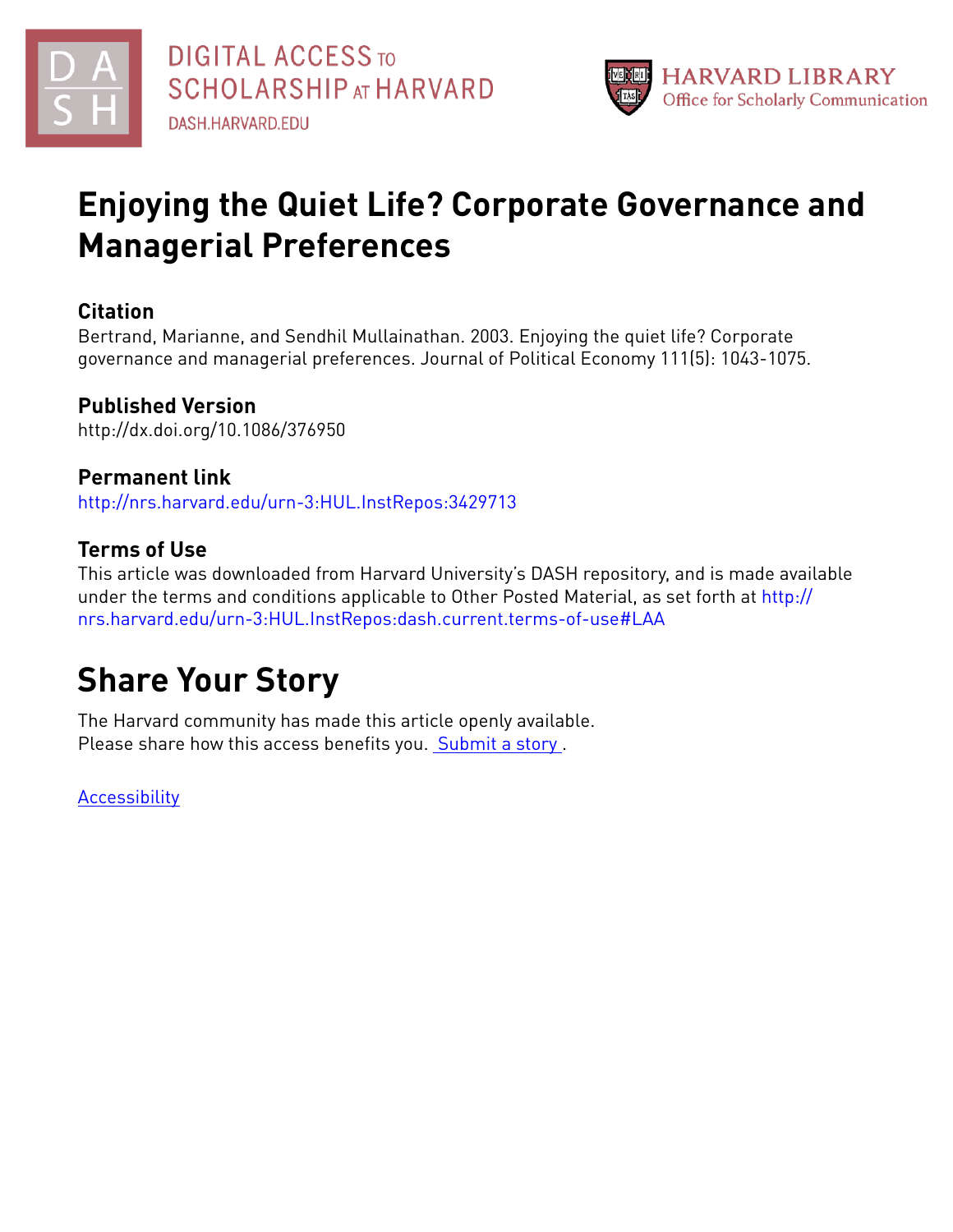## **Enjoying the Quiet Life? Corporate Governance and Managerial Preferences**

## Marianne Bertrand

*University of Chicago, National Bureau of Economic Research, and Centre for Economic Policy Research*

## Sendhil Mullainathan

*Massachusetts Institute of Technology and National Bureau of Economic Research*

Much of our understanding of corporations builds on the idea that managers, when they are not closely monitored, will pursue goals that are not in shareholders' interests. But what goals would managers pursue? This paper uses variation in corporate governance generated by state adoption of antitakeover laws to empirically map out managerial preferences. We use plant-level data and exploit a unique feature of corporate law that allows us to deal with possible biases associated with the timing of the laws. We find that when managers are insulated from takeovers, worker wages (especially those of white-collar workers) rise. The destruction of old plants falls, but the creation of new plants also falls. Finally, overall productivity and profitability decline in response to these laws. Our results suggest that active empire building may not be the norm and that managers may instead prefer to enjoy the quiet life.

The research is this paper was conducted while we both were research associates at the Boston Research Data Center. Research results and conclusions expressed are those of the authors and do not necessarily indicate concurrence by the Bureau of the Census. This paper has been screened to ensure that no confidential data were revealed. We have benefited immensely from the detailed comments of the editor (John Cochrane), three anonymous referees, and many of our colleagues. We are also extremely grateful to seminar participants at numerous institutions for their helpful suggestions. Etienne Comon provided excellent research assistance. The American Compensation Association and Princeton Industrial Relations Section generously provided financial support.

[*Journal of Political Economy,* 2003, vol. 111, no. 5]<br>© 2003 by The University of Chicago. All rights reserved. 0022-3808/2003/11105-0001\$10.00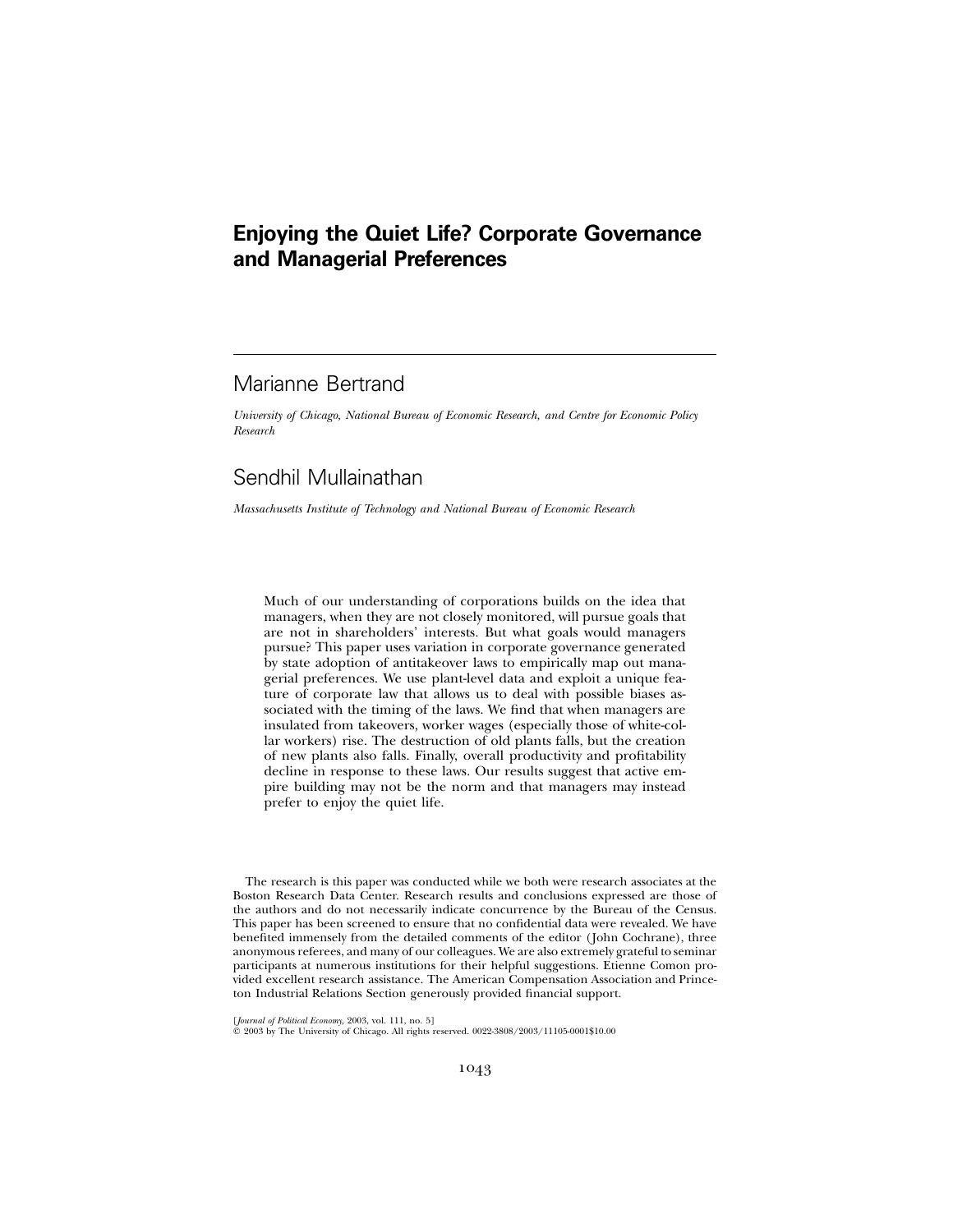### 1044 JOURNAL OF POLITICAL ECONOMY

### **I. Introduction**

In the United States, managers own very little of the firms they manage. In a representative sample of large public firms, 90 percent of the chief executive officers (CEOs) owned less than 5 percent of their company (Ofek and Yermack 2000). This small ownership can create moral hazard because managers bear little financial costs if they pursue their own goals rather than maximize shareholder wealth. Corporate governance mechanisms—such as takeover threats, large shareholders, or effective boards—may reduce this moral hazard problem (see Shleifer and Vishny [1997] for a survey). For example, if managers fear a hostile takeover and the resulting job loss, they may more closely pursue shareholder interests. But the statement that corporate governance reduces moral hazard is not a very specific one. It is hard to translate into predictions about observable behavior. How would weakening corporate governance affect workers' wages, for example? What about employment, plant creation, or plant destruction? Without understanding what managerial preferences actually are, one cannot easily integrate governance into broader discussions about labor markets, investment, or the macroeconomy. In this paper we examine how corporate governance affects firm behavior on a variety of dimensions and in the process hope to gain some insights about managerial preferences.

Two obstacles hinder any empirical attempt to study managerial preferences. First, data limitations constrain the specific outcomes that can be studied. Standard corporate data sources usually report only balance sheet and stock market information. Typical outcome measures in these data, such as accounting profits, book value of assets, or stock market returns, are very aggregate; more detailed outcomes such as wages, employment, or precise investment activity are difficult or even impossible to measure. We deal with this data problem by using a unique match between the Longitudinal Research Database (LRD) and Compustat. The LRD provides plant-level data for the U.S. manufacturing sector. This data set allows us to track wages, employment, plant creation, plant destruction, and productivity (among other variables) by individual plants over time. The match to Compustat allows us to link these detailed variables to balance sheet and stock market information.

A second and even more serious obstacle is the endogeneity of corporate governance. Firms with better and worse governance probably also differ on other, unobservable, dimensions. So comparing managerial behavior between firms with good and bad governance may capture the effect of these unobservable differences rather than the effect of governance. Similarly, changes in governance within a firm may be accompanied by other unobservable changes. For example, many studies find improvements in firm performance following ownership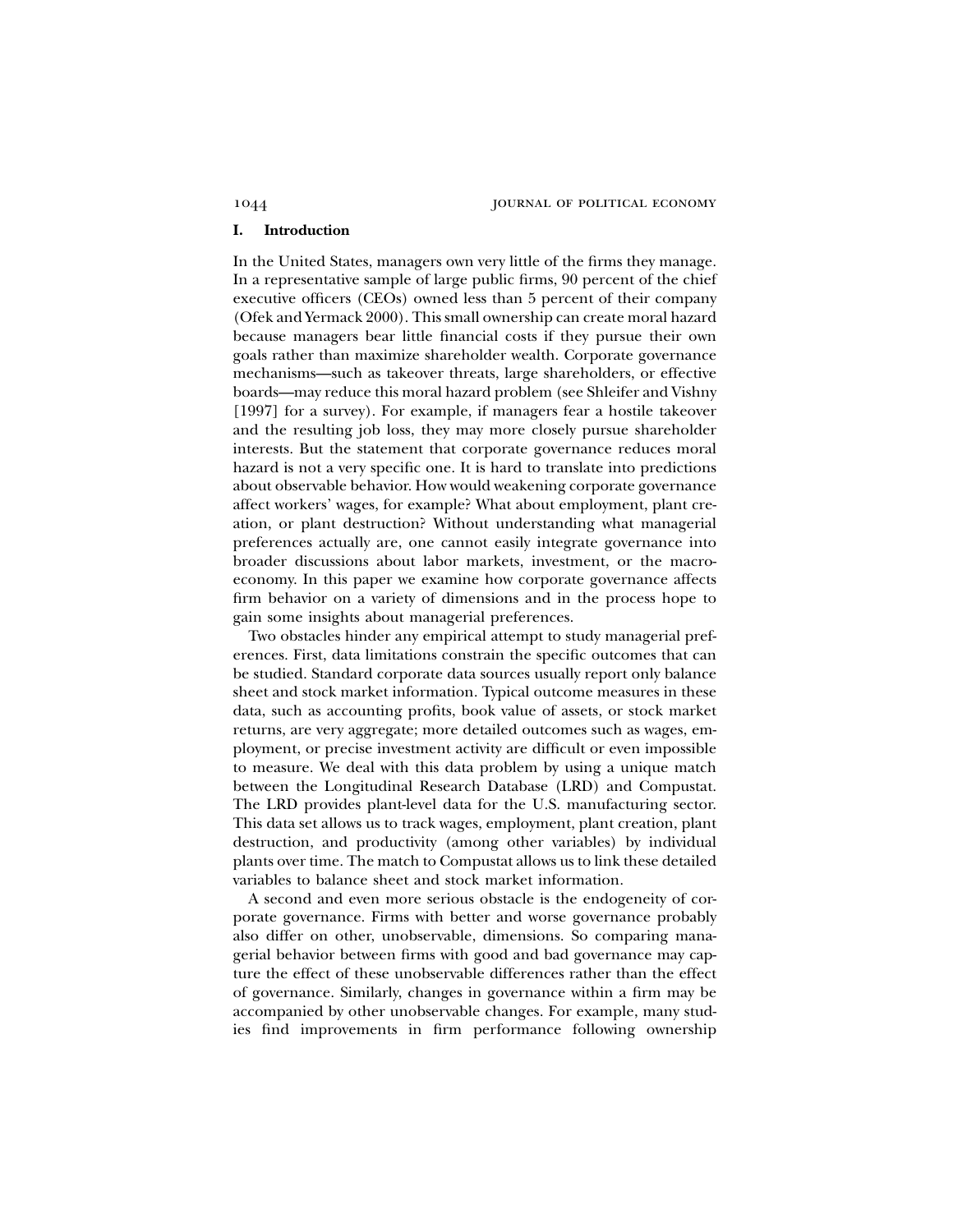changes (such as Brown and Medoff [1988], Kaplan [1989], Lichtenberg and Siegel [1990], and Lichtenberg [1992]). While extremely informative about the covariates of ownership changes, these studies are less informative about the effects of governance since other factors, such as the management team, may also be changing with the new ownership. Moreover, actual takeovers or leveraged buyouts (LBOs) may selectively target firms with better future prospects. As Grinblatt and Titman (1998, pp. 686–87) put it, "Sponsors [of an LBO] are unlikely to consider an LBO of a firm for which business prospects are forecasted to be unfavorable …. Firms that undergo LBOs are likely to experience subsequent increases in their cash flows even without productivity improvements."<sup>1</sup> Similar concerns exist for other sources of between- or within-firm variation in governance.<sup>2</sup>

We attempt to deal with this endogeneity problem by using the passage of antitakeover laws to measure changes in corporate governance. These laws, passed by many states at different points in time, restricted hostile takeovers of firms incorporated in the legislating states. The reduced fear of hostile takeover means that an important disciplining device has become less effective and that corporate governance overall was reduced.<sup>3</sup> These laws avoid the endogeneity problem to the extent that they are passed by states and are not endogenously driven by firmspecific conditions. Unlike firm-specific takeover defenses, laws are not passed on a firm-by-firm basis. Of course, one might still worry about the political economy of the laws, that is, that they may have been passed because of changing economic climates in a state. We return to this issue below.

Our analysis of the laws focuses on two types of outcomes: firm-level and plant-level. To infer the laws' effect for firm-level outcomes, we simply compare changes in outcomes around the time of a law for firms affected by the law to changes for firms unaffected by the law. The bulk of our analysis, however, focuses on plant-level outcomes. In that part of the paper, we exploit a unique feature of corporate law to better control for changing economic conditions specific to passing states. When a state passes an antitakeover law, all the firms *incorporated* in that state are affected, independently of their state of location. Since many

<sup>1</sup> Empirically, Bradley (1980), Dodd (1980), and Bradley, Desai, and Kim (1983) show that while target share prices decline, on average, following the failure of a takeover bid, they stay higher than the price that prevailed prior to the bid, suggesting that bidders may have private information about targets.

<sup>&</sup>lt;sup>2</sup> For example, a management team that is so concerned about takeover to adopt a poison pill may be expecting very poor performance in the future (DeAngelo and Rice 1983; Jarrell and Poulsen 1987).

<sup>&</sup>lt;sup>3</sup> These laws also reduce a firm's ability to be a raider. But since this reduced ability is common to all firms, independent of a raider's state of incorporation, our identification strategy will not pick up on this effect.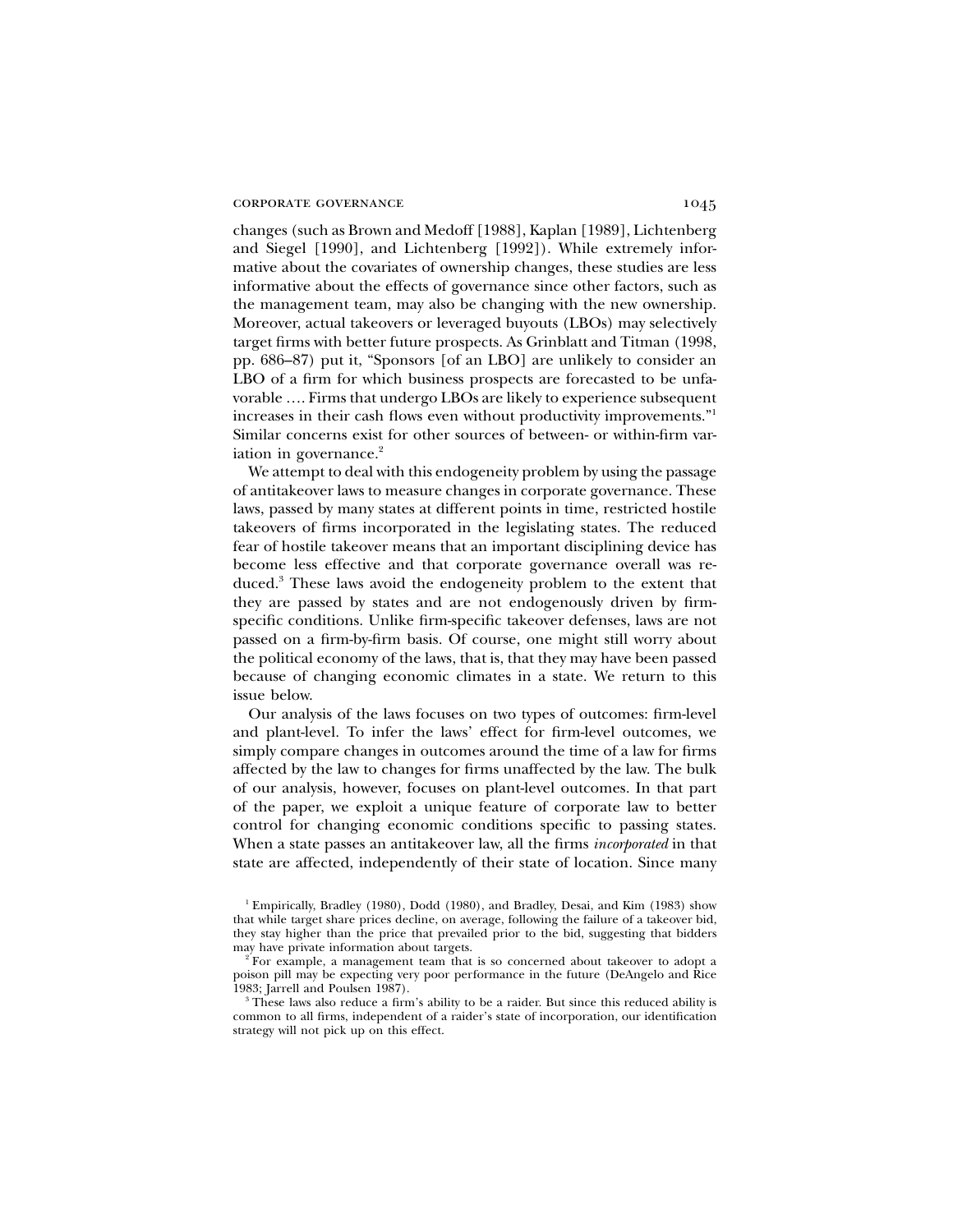of the corporations in our sample (roughly three-quarters) have plants located in different states, this feature means that we can completely control for shocks specific to a state of location and year. Because the state of incorporation is a legal concept, with little economic meaning, such controls account for most economic and political shocks coincident with the laws. $4$  For a simple illustration of our methodology, consider two plants located in New York, one of which belongs to a Delaware incorporated firm and the other to a California incorporated firm. When Delaware passes its law in 1988, we can compare the changes in outcomes in the Delaware incorporated plant with the changes in the California incorporated plant. Since both are located in New York, they will be affected by roughly similar economic and political shocks, but only the plant belonging to the Delaware firm will be affected by the change in corporate law. Hence, we can control for any political economy or business cycle factors that may have coincided with or led to the passage of the antitakeover law.

Following this methodology, we find that production workers' wages rise by about 1 percent in the protected plants and white-collar wages rise by about 4 percent. We also find large effects for plant creation and destruction. Not only does the rate of plant destruction fall, but the rate of plant creation also falls. When we examine the net effect on overall firm size, we find that the reductions in plant creation and destruction roughly offset each other, so there is no statistically significant change in firm size. Similarly, we find no effect on capital expenditures.

While the changes we document seem to suggest that the antitakeover laws also reduced efficiency, this need not be the case. Some models have suggested that reducing takeover threats may actually enhance productive efficiency (Shleifer and Summers 1988; Stein 1988; Blair 1995). We therefore directly investigate the impact of the antitakeover laws on plant-level measures of productivity and profitability. We find that total factor productivity declines following antitakeover legislation. Return on capital also falls by nearly 1 percent. These findings support the idea that better governance does in fact improve economic performance and does not involve only a transfer of rents to shareholders.

What do these results suggest about managerial preferences? First, managers appear to care more about workers, especially white-collar workers, than shareholders do.<sup>5</sup> But, in contrast to stakeholder theories in which this increased attention to workers improves productive effi-

<sup>4</sup> In practice, antitakeover legislation is by far the most important development in corporate law over the time period we study.

<sup>&</sup>lt;sup>5</sup>This care for workers may result from a desire to avoid conflict with unions, ease interactions with workers, or be surrounded by higher-quality employees. The important point is that workers will positively enter the utility function of the manager in a reducedform model.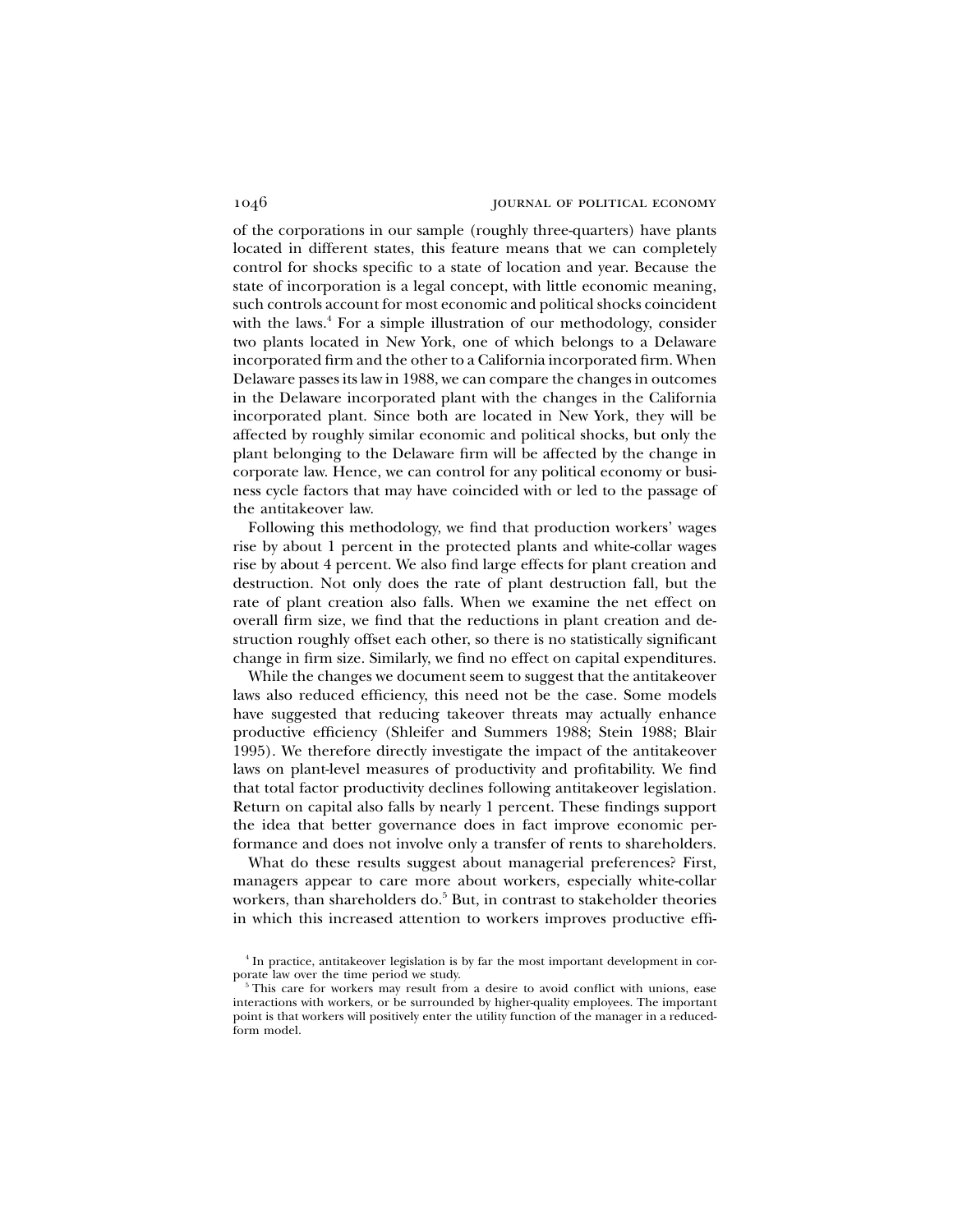ciency, we actually find that productive efficiency falls. Second, we see that empire-building models of managerial preferences (Baumol 1959; Marris 1964; Williamson 1964) do not fit our data well. These models predict in reduced form that a weakening corporate governance would lead managers to increase firm size. In contrast, we find that while weakening the threat of takeover reduces plant destruction, it also reduces plant creation, without any net effect on firm size. Our results instead seem to fit better a different class of models, which we refer to as "quiet life" models. Very much as in Hicks's (1935) suggestion that the best of all monopoly profits is a quiet life, poorly governed managers may prefer to avoid the difficult decisions and costly efforts associated with shutting down old plants or starting new plants. The wage results may also fit well into this quiet life view if high wages are a way for managers to buy peace with their workers.<sup>6</sup> This is quite interesting because existing models of capital structure and governance instead emphasize a managerial preference for empire building.

### **II. State Takeover Laws**

We begin by describing takeover laws. A new era in the regulation of takeover activity in the United States began with the Williams Act, a federal statute passed in 1968. The Williams Act provided for detailed disclosure requirements, an antifraud system, and other measures to protect target shareholders during the tender offer process. Individual states greatly extended the Williams Act by passing their own statutes in the 1970s. These are known as the "first generation" of state antitakeover laws. The first-generation laws were deemed unconstitutional by the Supreme Court in 1982 (*Edgar v. Mite Corp.*) primarily because of their excessive jurisdictional reach, which applied far beyond corporations chartered in the state. In response to this decision, states hesitantly began a second wave of antitakeover statutes that dealt with some of the issues raised by the court. To the surprise of many, these statutes were declared constitutional by the Supreme Court in 1987 (*CTS v. Dynamics Corp.*).<sup>7</sup> This decision triggered a third generation of even more stringent state laws regulating takeovers.

The most stringent of the second- and third-generation laws were known as business combination laws, which will be the focus of our study

 $6$  Note that other models may have some similar reduced-form implications. For example, some career concern models may lead managers to avoid undertaking projects that might signal their ability. The important point is that, in reduced form, managers do not appear to be interested in enlarging the firm.

<sup>7</sup> First-generation laws were declared unconstitutional because they violated the commerce clause and to a lesser extent the supremacy clause of the U.S. Constitution. The second-generation laws were deemed constitutional primarily because they restricted the jurisdiction of the laws to only firms incorporated in the legislating state.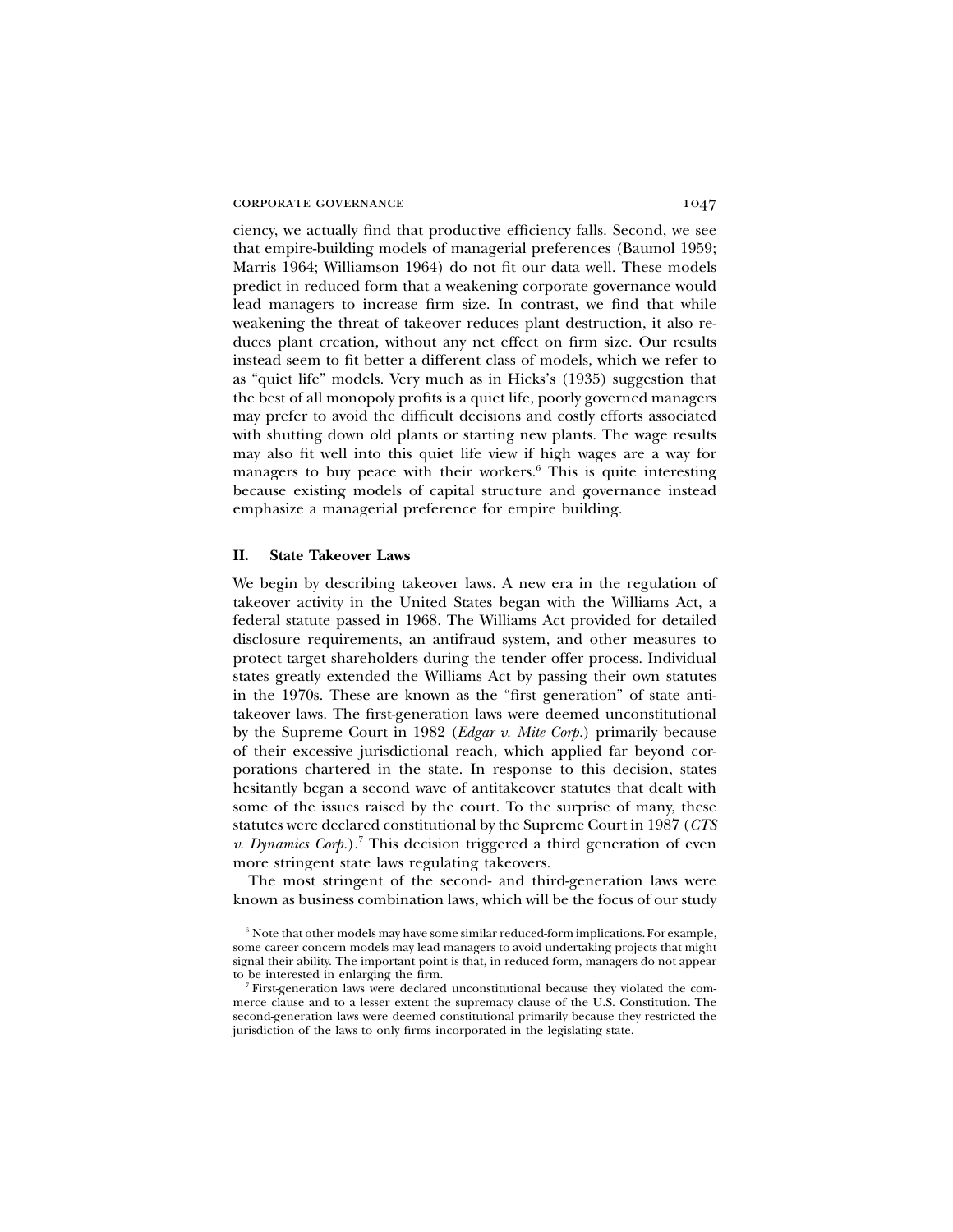TABLE 1 STATE ANTITAKEOVER LEGISLATION

| <b>Business Combination</b> | Fair Price            | Control Share Acquisition |
|-----------------------------|-----------------------|---------------------------|
| Arizona (1987)              | Arizona (1987)        | Arizona (1987)            |
| Connecticut (1989)          | Connecticut (1984)    | Hawaii (1985)             |
| Delaware (1988)             | Georgia (1985)        | Idaho (1988)              |
| Georgia (1988)              | Idaho (1988)          | Indiana (1986)            |
| Idaho (1988)                | Illinois $(1984)$     | Kansas (1988)             |
| Illinois $(1989)$           | Indiana (1986)        | Louisiana (1987)          |
| Indiana (1986)              | Kentucky (1989)       | Maryland (1988)           |
| Kansas (1989)               | Louisiana (1985)      | Massachusetts (1987)      |
| Kentucky (1987)             | Maryland (1983)       | Michigan (1988)           |
| Maine (1988)                | Michigan (1984)       | Minnesota (1984)          |
| Maryland (1989)             | Mississippi (1985)    | Mississippi (1991)        |
| Massachusetts (1989)        | Missouri (1986)       | Missouri (1984)           |
| Michigan (1989)             | New Jersey (1986)     | Nebraska (1988)           |
| Minnesota (1987)            | New York (1985)       | Nevada (1987)             |
| Missouri (1986)             | North Carolina (1987) | North Carolina (1987)     |
| Nebraska (1988)             | Ohio (1990)           | Oklahoma (1987)           |
| Nevada (1991)               | Pennsylvania (1989)   | Oregon (1987)             |
| New Jersey (1986)           | South Carolina (1988) | Pennsylvania (1989)       |
| New York (1985)             | South Dakota (1990)   | South Carolina (1988)     |
| Oklahoma (1991)             | Tennessee (1988)      | South Dakota (1990)       |
| Ohio (1990)                 | Virginia (1985)       | Tennessee (1988)          |
| Pennsylvania (1989)         | Washington (1990)     | Utah (1987)               |
| Rhode Island (1990)         | Wisconsin (1985)      | Virginia (1988)           |
| South Carolina (1988)       |                       | Wisconsin (1991)          |
| South Dakota (1990)         |                       | Wyoming $(1990)$          |
| Tennessee (1988)            |                       |                           |
| Virginia (1988)             |                       |                           |
| Washington (1987)           |                       |                           |
| Wisconsin (1987)            |                       |                           |
| Wyoming (1989)              |                       |                           |

Source.—*Annotated State Codes,* various states and years.

(see table 1 for a list).<sup>8</sup> Business combination laws impose a moratorium (three to five years) on specified transactions between the target and a raider holding a specified threshold percentage of stock unless the board votes otherwise *before* the acquiring person becomes an interested shareholder. Specified transactions include sale of assets, mergers, and business relationships between raider and target. For example, the New York statute prohibits, in addition to any merger and consolidation, the sale, lease, exchange, mortgage, pledge, transfer, or other disposition of the assets of the target company to the interested shareholder. The New York law also forbids the adoption of any plan or proposal for the liquidation or dissolution of the target firm, the reclassification of se-

<sup>8</sup> Other (non–business combination) takeover laws are described in Bertrand and Mullainathan (1999*b*). These other laws are thought to be, at best, marginally effective. Event study evidence has borne out this belief, showing that business combination laws resulted in the biggest stock price drop (Karpoff and Malatesta 1989). We also have replicated the analysis below for these other laws and also found little effect.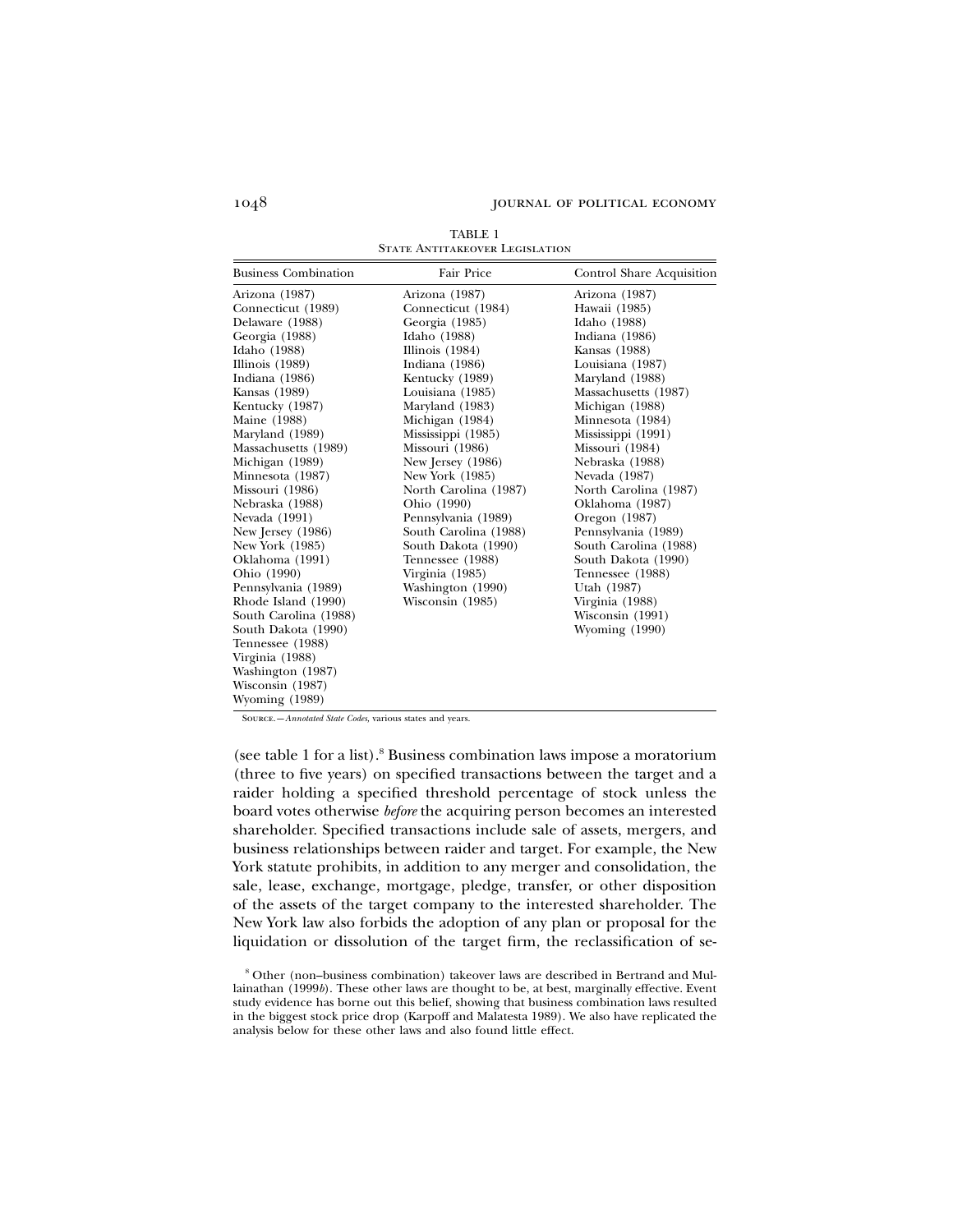curities, and the receipt by the interested shareholder of financial assistance (loans, advances, guarantees, or pledges) from the target company.

### *A. Antitakeover Laws as a Source of Variation in Corporate Governance*

Business combination laws are likely to have strong effects on disciplinary takeovers because they place in the directors' hands, before the acquiring person becomes an interested shareholder, the right to refuse such transactions and because incumbent management greatly influences the board. Barring these transactions impedes highly leveraged takeovers, a trademark of the 1980s, since they are often financed by selling some of the target's assets. In essence, business combination laws give management the right to "veto" a takeover by making it more difficult to finance.<sup>9</sup>

The legal rulings also generally reflect the idea that business combination laws tip the balance of power toward management. In *Amanda Acquisition Corp. v. Universal Food Corp.,* a landmark case on business combination legislation, the court ruled that business combination laws violated management-shareholder neutrality by favoring management. But the ruling went on to state that this violation was not grounds for overturning the law. As another example, Justice Schwartz, deciding on the Delaware business combination law, concluded that it altered the balance of power between management and raider, "perhaps significantly" (see Sroufe and Gelband 1990). As one commentator noted, an implication of the Wisconsin decision was that "the Seventh Circuit's Amanda opinion asserts that a law, such as Wisconsin's business combination statute, can be both economic folly and constitutional" (*New York Law Journal,* September 14, 1989, p. 5). In short, these laws apparently gave management the power (through the board) to impede hostile takeovers and effectively weakened corporate governance.

### *B. Political Economy of Laws*

Romano (1987) has investigated the political context in which state antitakeover laws were passed. One important finding of her work is that the passage of these laws typically did *not* result from the pressures of a large coalition of economic players in the state. Using the Connecticut law as a case study, she concludes that "the spur behind the passage of the Connecticut statute was not a broad-based political co-

<sup>&</sup>lt;sup>9</sup> Some states have specific "opt-out" provisions allowing firms to decide not to be protected by the statute. Because opting out, very much like adopting a poison pill, is potentially endogenous to the economic prospects of the firm, we decided not to exploit this additional feature of the laws in the empirical test below.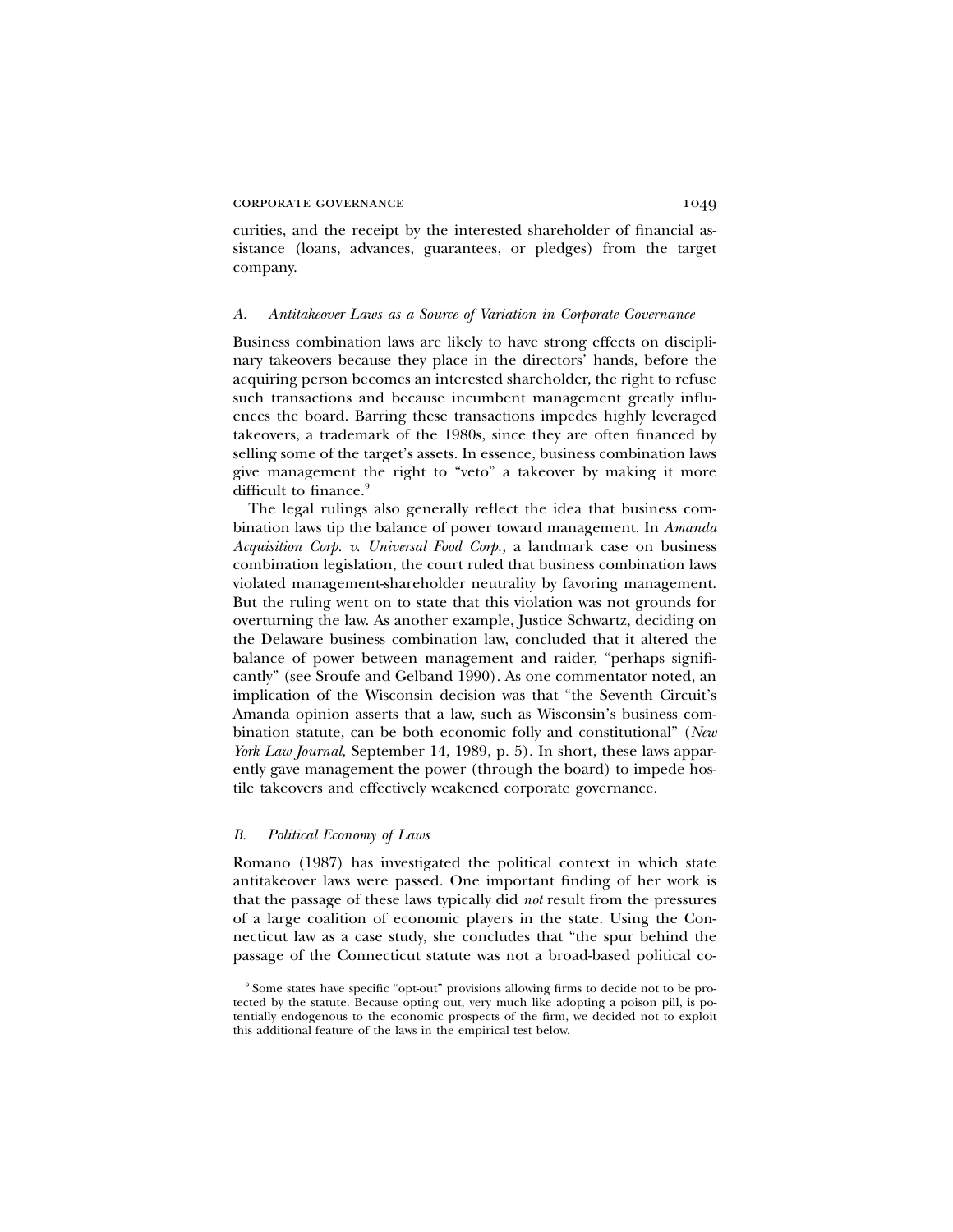alition. Rather, the bill was promoted by a corporation incorporated in Connecticut, the Aetna Life and Casualty Insurance Company (Aetna), which enlisted the support of the most important business association in the state, the Connecticut Business and Industry Association (CBIA)" (pp. 122–23). In many cases, the bills were lobbied for even more exclusively. The Arizona statute, for example, was called the "Greyhound Bill" since it was all but written by Greyhound executives. Typically, the corporation lobbying in favor of the law perceived a takeover threat and pushed for the protective statute to be adopted, often during emergency sessions. Thus, even though we shall directly deal with the possible endogeneity of the laws in the empirical analysis below, the exclusive nature of the lobbying process should already weaken that concern.

### *C. Evidence on the Impact of Laws*

Anecdotal evidence on the importance of the state antitakeover laws is plentiful. A mass of cases often followed each law in which raiders attempted to argue against the law.<sup>10</sup> This indicates that target companies understood the laws well enough to use them as defenses and that raiders felt the laws were a large enough deterrent to success to challenge them in court. Moreover, these laws received extensive coverage by both the popular press and legal practitioners. More systematic empirical work also confirms that the state antitakeover laws had a real bite. Research work on these laws typically falls under three categories: studies of their impact on stock prices, studies of their impact on the number of takeovers, and studies of their impact on various corporate variables.

Several papers have attempted to establish the effect of these laws on stock prices (e.g., Block, Barton, and Roth 1986; Pound 1987; Romano 1987; Schumann 1988; Karpoff and Malatesta 1989; Margotta, Mc-Williams, and McWilliams 1990; Szewczyk and Tsetsekos 1992). Most papers focus on a single law and use an event study methodology. Many find negative share price effects, some find insignificant negative share price effects, and a few find no share price effect at all. The main difficulty these papers face is choosing the date at which the effect of these laws should be impounded into prices since information about new legislation can be incorporated into expectations and stock prices before it is formally revealed. Some papers use dates of passage of the law, some use dates of the first press announcement, and some use dates

<sup>&</sup>lt;sup>10</sup> New Jersey's law, e.g., was tried in Bilzerian Partners, Ltd. v. Singer Co., no. 87-4363 (D.N.J. December 2, 1987). Delaware's law was immediately challenged in Black & Decker Corp. v. American Standard Inc., 679 F. Supp. 422 (D.Del. 1988) and CRTF Corp. v. Federated Dept. Stores, Inc., 683 F. Supp. 422 (S.D.N.Y. 1988). Courts consistently found the laws applicable. See Matheson and Olson (1991) for more details.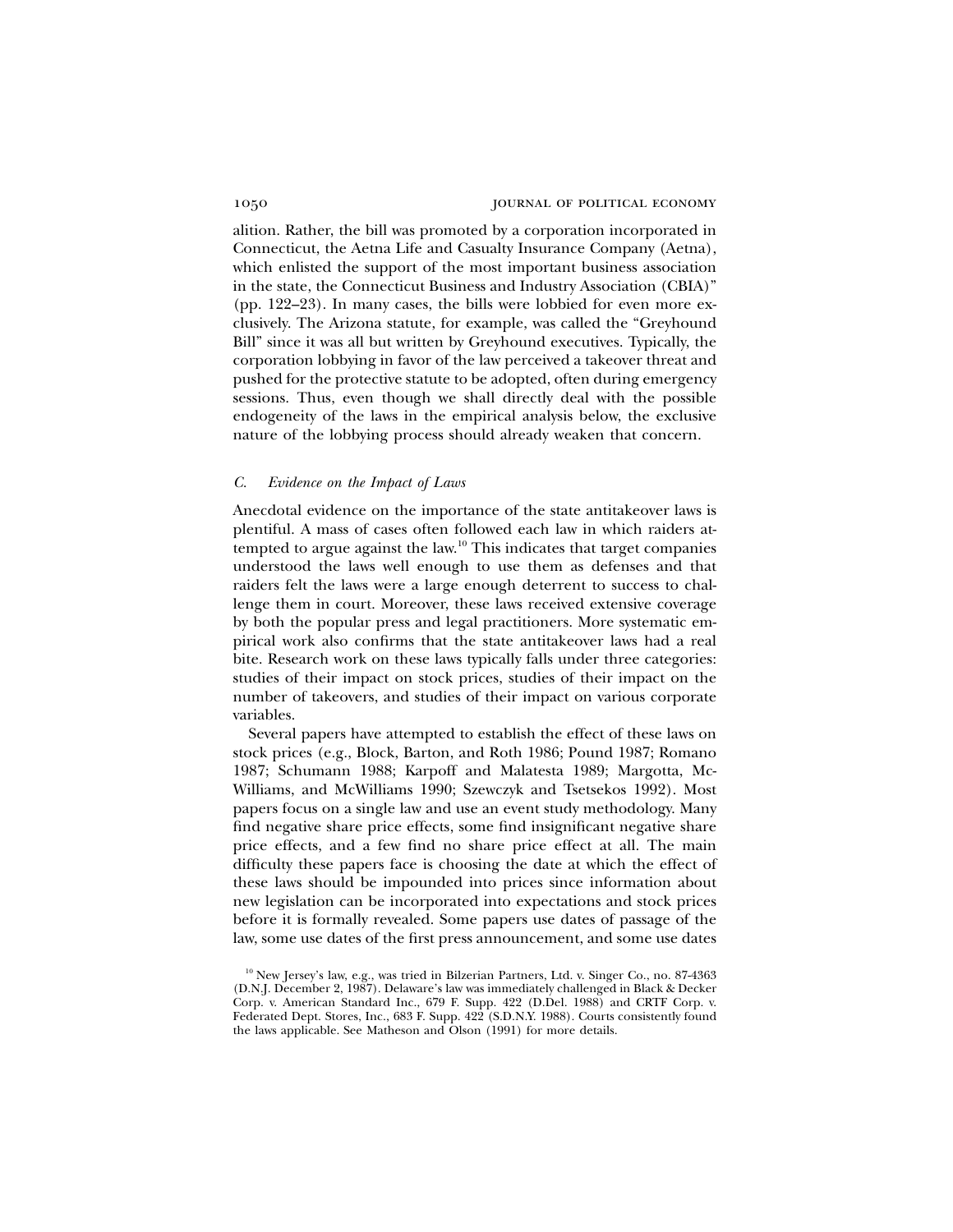### CORPORATE GOVERNANCE 1051

of the introduction of the law. As a rule, the papers that find the most negative impacts on stock price use press announcements (see Pound 1987; Karpoff and Malatesta 1989; Szewczyk and Tsetsekos 1992). Choosing a specific treatment date is less of an issue in this paper since most of the variables we consider are reported and sometimes decided on annually.

Easterbrook and Fischel (1991) summarize the literature on stock price reactions up to that date. They argue that the value of firms covered by these laws fell, on average, by 0.5 percent. In dollar terms, these are quite large losses. Applied to the entire New York Stock Exchange, they imply a loss of \$10–\$20 billion. Karpoff and Malatesta (1989) examine stock price reactions to all laws passed before 1987. They choose the effective date to be the first date on which they find a press announcement for the law. Their study is useful because they comprehensively analyze each type of law. They find significant negative reactions to the passage of business combination laws only, resulting in a decline in value of approximately 0.467 percent. These negative stock price reactions strongly suggest that the antitakeover legislation had effects beyond the menu of takeover defenses (e.g., poison pills, supermajority rules, or staggered boards) available to management.

One would think that the most direct evidence would come from examining the impact of these laws on actual takeovers. In reality, this is more problematic than other pieces of evidence for two reasons. First, the incidence of *hostile* takeovers can be quite hard to measure. Since these (and not general mergers and acquisitions) are the ones that discipline management, proper separation of hostile takeovers from nonhostile ones is essential. Second, by many crude proxies, the actual number of such hostile takeovers can be quite small, making inferences difficult. Nevertheless, two papers have attempted this exercise. Hackl and Testani (1988) perform a straightforward differences-in-differences analysis for laws up to 1988 and find that these laws lessen takeover activity. States passing laws experienced approximately a 48 percent smaller rise in takeover attempts in this period. They also find that the proportion of takeover attempts using tender offers went down, as well as the number of tender offer attempts that were successful. On the other hand, Comment and Schwert (1995) find little evidence that antitakeover laws reduce the frequency of takeover activities. However, Comment and Schwert do report that takeover premia went up after the passage of these laws.

Finally, a few papers have examined the impact of these laws on other variables. Garvey and Hanka (1999) find that firms covered by the second generation of state antitakeover laws substantially reduced their leverage ratios. Bertrand and Mullainathan (1999*b*) provide some first evidence on the impact of the state antitakeover laws on wages. Using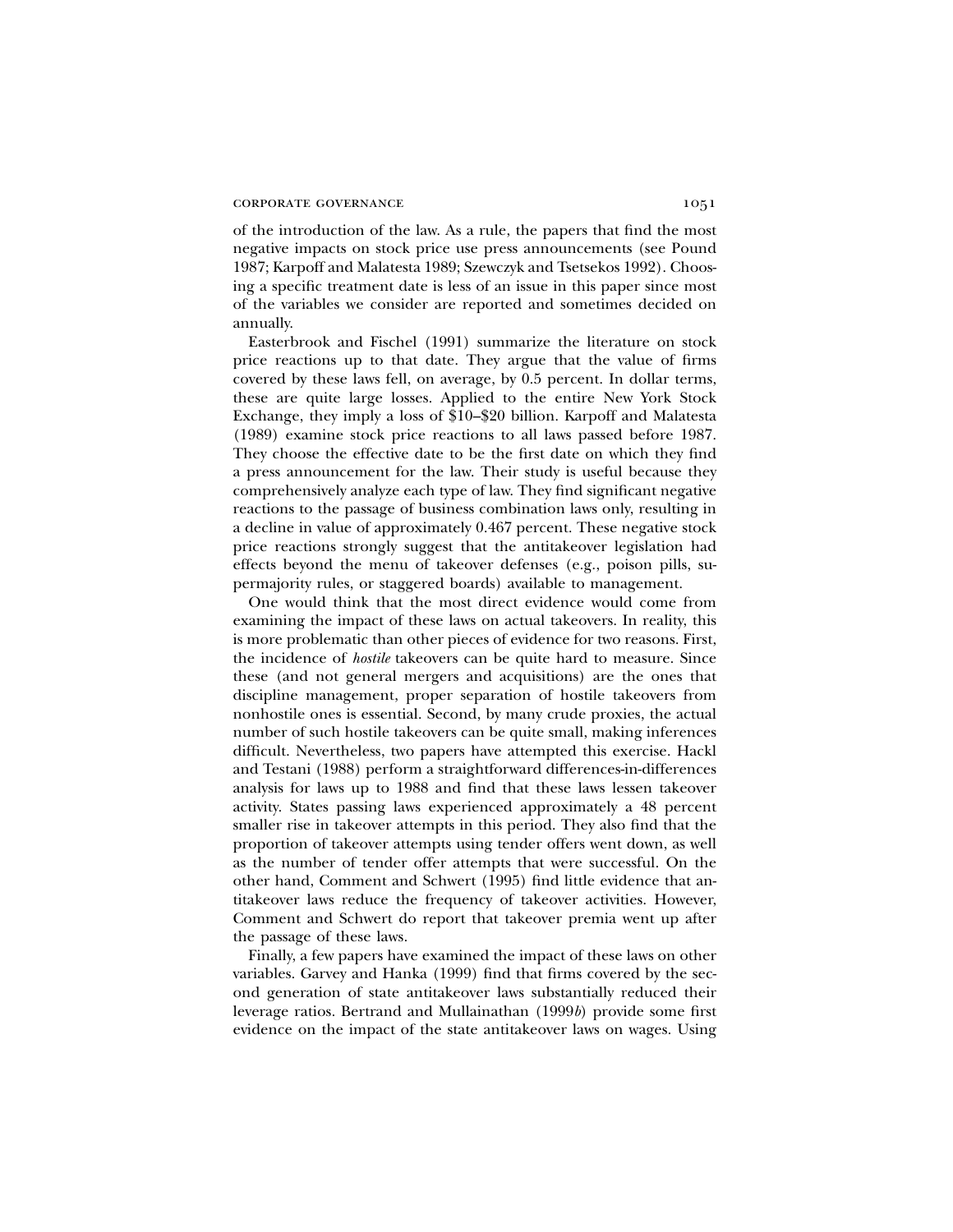Compustat as a source of labor data, they find that, relative to a control group, annual wages for firms incorporated in legislating states rose by 1–2 percent. The main difficulty with this result is the extreme noisiness of the Compustat wage data. Bertrand and Mullainathan (1999*a*) also investigate the impact of the laws on top executives' compensation. They find that mean CEO compensation increased in the protected firms (again relative to a control group). They also show that this effect is stronger among the firms that do not have large block holders sitting on the board of directors. As a whole, the existing literature suggests through both anecdotes and statistical evidence that antitakeover legislation likely impeded the threat of a hostile takeover.

### **III. Data**

### *A. Data Sources*

The main data source used in this paper is a match between the Longitudinal Research Datafile, provided by the Bureau of the Census, and Compustat, provided by Standard and Poor's. The LRD is a large probability sample of plant-level data in the U.S. manufacturing sector. A plant, or establishment, is defined as a separate physical location involved in manufacturing activity. Each plant in the LRD is assigned a unique and time-invariant identifier. The LRD contains historical data from the quinquennial Census of Manufactures and from the Annual Survey of Manufactures (ASM). The Bureau of the Census conducts the Census of Manufactures for the entire universe of manufacturing plants every five years. The ASM is conducted annually but samples only a subset of plants. Each ASM is structured as a panel that starts two years after a Census of Manufactures and goes on for five years. All large plants (at least 250 workers) are in each ASM panel, whereas plants with five to 249 workers are included in a panel with probabilities that increase with the plant size. While smaller plants are randomly selected for inclusion in a given ASM panel, they are followed in each year of that panel once selected. In addition, new plants are added to an ASM panel each year.

The LRD contains annual information on many plant-level variables that are central to our analysis. More specifically, the LRD contains plantlevel information on employment, working hours, wage bill, total assets, total value of shipments, age of plant, capital expenditures, industrial sector, and location. One noteworthy weakness of the labor market information in the LRD is that it does not include basic demographic variables such as workers' average age, education, and tenure.

Compustat is a data source that reports financial variables for more than 7,500 individual corporations established in the United States (and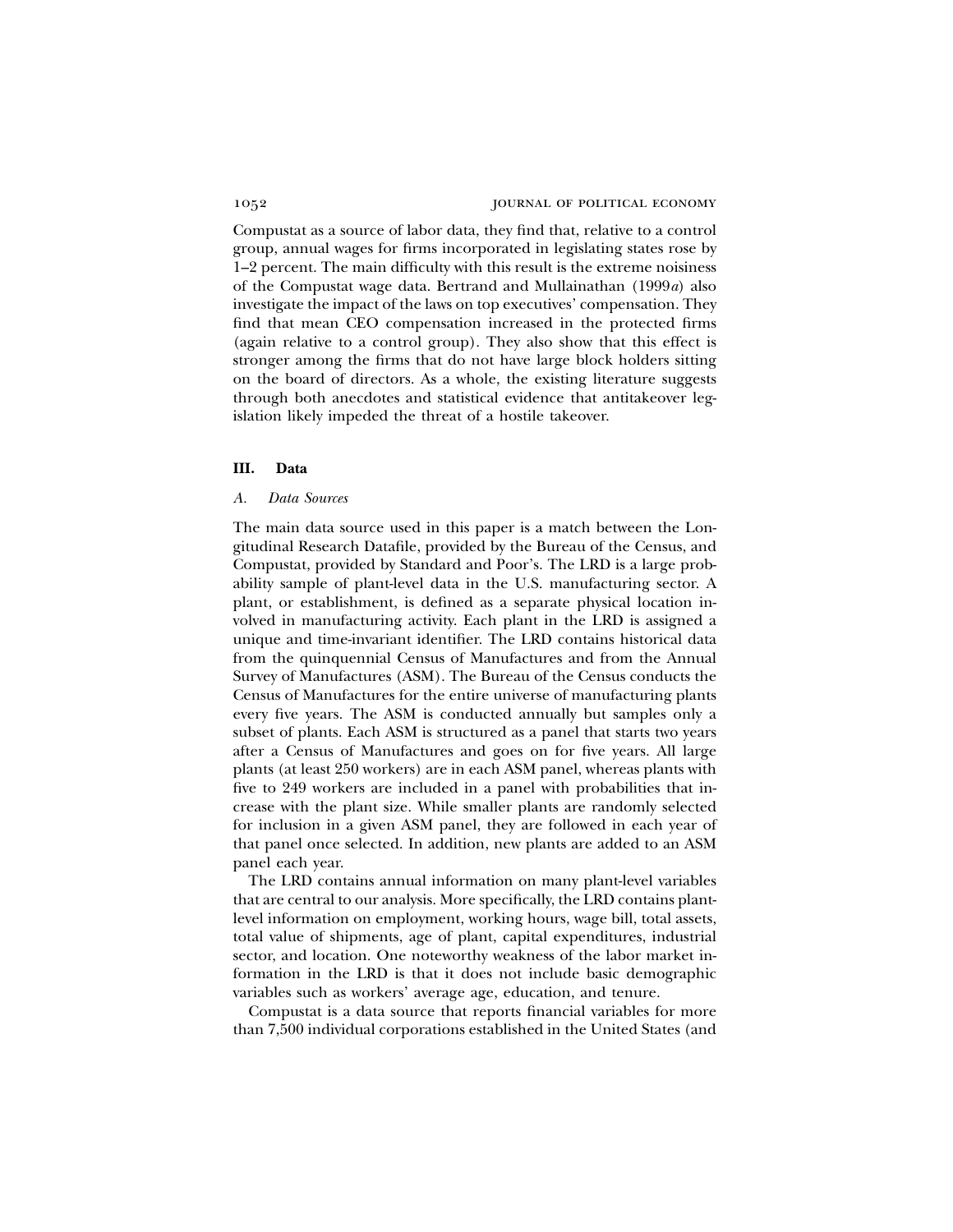territories) since 1976. The data are drawn from annual reports, 10-K filings, and 10-Q filings and sample large companies with substantial public ownership. Most important for our purposes, Compustat reports information on the state of incorporation of each firm. This information is essential to our analysis since state of incorporation determines which antitakeover legislation (if any) affects each firm.

The original merge of the LRD and Compustat, based on employer identification number and company name, was performed by William Long for the year 1987. Starting with this merge, which covers about 1,000 companies, we produced a match between firm identifiers in the LRD and firm identifiers in Compustat.<sup>11</sup> We then identified, for all years between 1976 and 1995, all the plants that belonged to one of the Compustat firms. This merge produces a sample of 224,188 plant-year observations. Sample sizes will, however, vary across the different specifications since not all variables are available for all plants and years.

We measure state of incorporation only in 1995. Ideally, we would like state of incorporation in some year before the laws were passed, but Compustat files report only the state of incorporation for the latest available year. Anecdotal evidence, however, indicates that changes in state of incorporation are quite rare (see Romano 1993). To provide further evidence on this, we randomly sampled 200 firms from our panel and checked, using *Moody's Industrial Manual,* whether they had changed state of incorporation during the sample period. We found only three changes in state of incorporation, all of them to Delaware. All three changes predated the 1988 Delaware antitakeover law by several years.

### *B. Definition of Variables*

On the basis of the information directly available in the LRD, we construct the following variables of interest. We define average hourly production worker wage as the ratio of the production worker wage bill to production worker hours. We compute capital stock by taking the base year capital stock, adding up reported capital expenditures year by year, and depreciating using the industry-wide deflators in the National Bureau of Economic Research Productivity Database. Return on capital is defined as total value of shipments net of labor and material costs and divided by capital stock.

We define a plant birth as occurring when it is the first year a given plant appears as part of a given firm. A plant birth can occur either because a new plant is constructed or because an existing plant is acquired. We define a plant death as occurring when it is the last year a

<sup>&</sup>lt;sup>11</sup> The LRD is constructed so that fully owned subsidiaries are included in the firm under this identifier.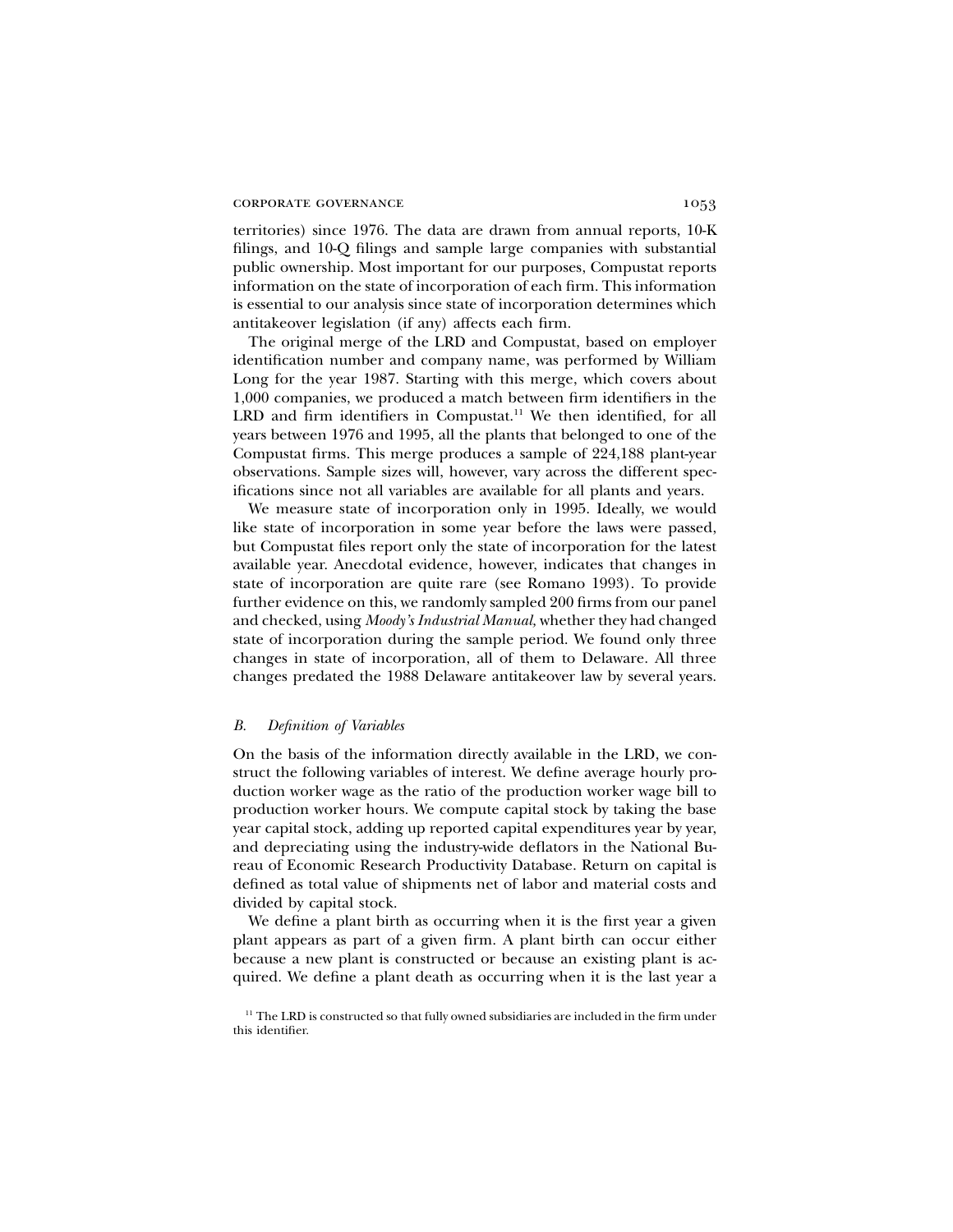given plant appears as part of a given firm. A plant death can occur because the plant is either shut down or sold off to another firm.

How does the sampling frame of the LRD affect the measurement of these birth and death variables? Recall that each ASM panel tracks in every year all the plants that were originally sampled for that panel. However, smaller plants may not be sampled for each ASM panel. Since each of these unsampled smaller plants, if alive, will reappear in the next census year, we shall never mislabel an unsampled plant as having died. We can, however, mismeasure the exact year of birth and death of a small plant. For example, if a small unsampled plant dies between two census years, we shall label that plant as having died in the last census year it appears in. This introduces a source of measurement error in the birth and death dummy variables and will add noise to our regressions. There is, however, no reason why this measurement error should induce systematic biases in our findings since all plant births and deaths are eventually correctly accounted for, and only the exact timing of these events might be mismeasured.

### *C. Summary Statistics*

Table 2 presents means and standard deviations for the main variables of interest in our sample of plant-year observations. Column 1 reports data for the full sample; the other two break down the data on the basis of whether the plant is incorporated in a state that eventually passes a business combination law (col. 2) or never passes a business combination law (col. 3). All dollar figures are expressed in 1994 dollars.

The average plant in the sample has a total value of shipments of about \$59 million and employs 436 workers. The average hourly wage for production workers is \$7.60. The probability of a plant death in a given year is about 9 percent, and the probability of a plant birth is about 6.5 percent. Such high turnover rates are typical in plant-level data (Davis, Haltiwanger, and Shuh 1996). A typical plant belongs to a firm that owns about 45 other plants, and the average firm in the sample has about 12 plants.

The split by "eventually business combination" and "never business combination" makes it clear that passing states contain larger plants and larger firms. For example, the average firm in the eventually business combination group has about 12 plants, whereas the average firm in the never business combination group has only about eight plants. These differences are not the results of the laws as they exist even if one focuses on the period in which no laws have been adopted yet. If plants or firms of different size experience different shocks, one might be concerned that the control group here is not an appropriate one. There are two main reasons why this is not a serious issue. First, it is important to keep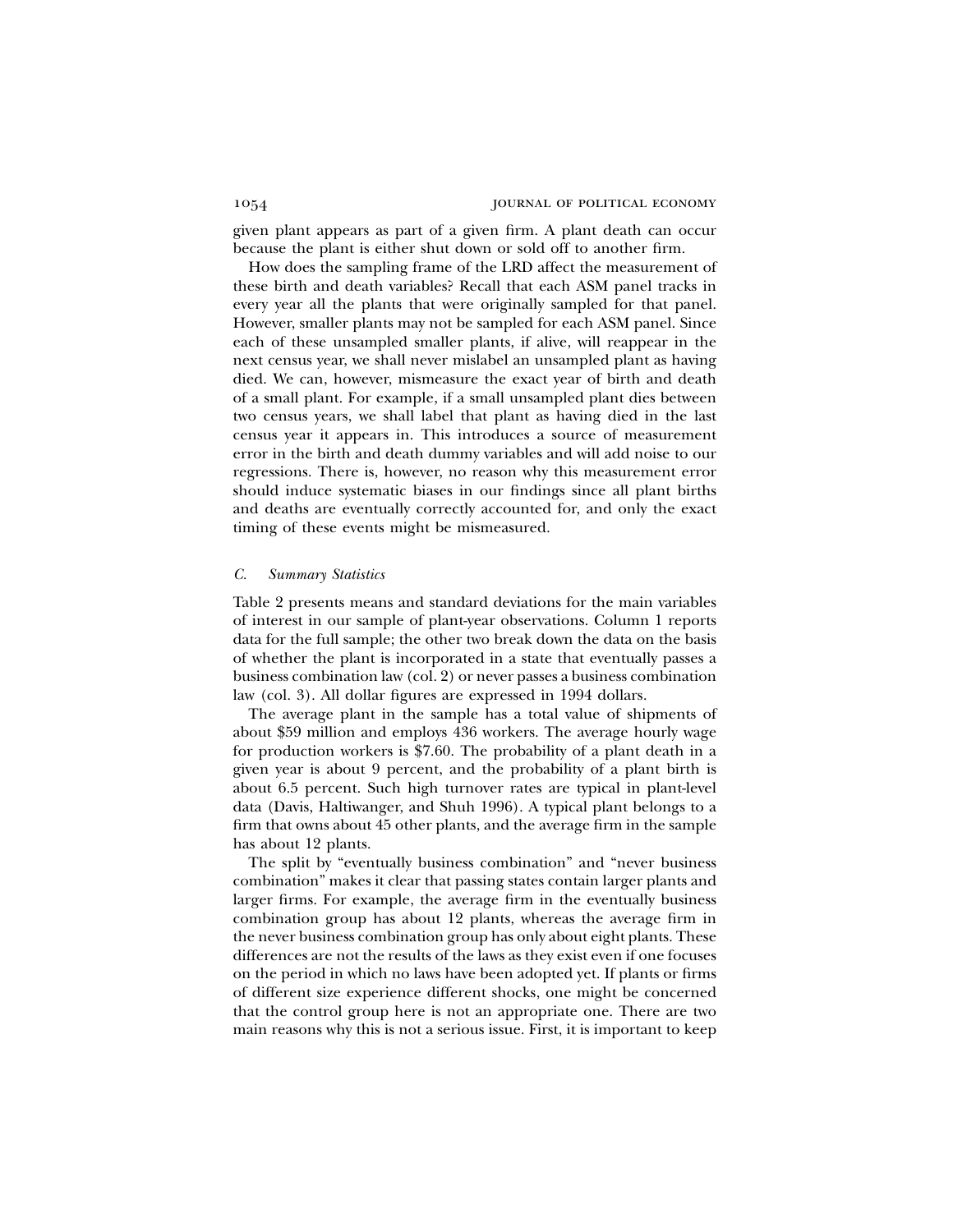| Variable           | All<br>(1) | Eventually<br><b>Business</b><br>Combination<br>(2) | Never<br><b>Business</b><br>Combination<br>(3) |
|--------------------|------------|-----------------------------------------------------|------------------------------------------------|
| Total value of     | 58,779     | 61,360                                              | 37,880                                         |
| shipments          | (225, 681) | (234, 442)                                          | (133, 435)                                     |
| Log(total value of | 9.48       | 9.51                                                | 9.18                                           |
| shipments)         | (1.72)     | (1.71)                                              | (1.70)                                         |
| Capital stock      | 29,593     | 30,993                                              | 18,259                                         |
|                    | (101,576)  | (105, 165)                                          | (64, 536)                                      |
| Log(capital stock) | 8.01       | 8.04                                                | 7.73                                           |
|                    | (1.81)     | (1.82)                                              | (1.69)                                         |
| Blue-collar wage   | 7.61       | 7.64                                                | 7.35                                           |
|                    | (5.29)     | (5.34)                                              | (4.85)                                         |
| Log(blue-collar    | 1.82       | 1.83                                                | 1.79                                           |
| wage)              | (.67)      | (.67)                                               | (.66)                                          |
| Employment         | 436.1      | 454.2                                               | 289.8                                          |
|                    | (1,145)    | (1,197)                                             | (559.1)                                        |
| Log(employment)    | 5.01       | 5.04                                                | 4.69                                           |
|                    | (1.54)     | (1.52)                                              | (1.61)                                         |
| Plant death dummy  | .09        | .09                                                 | .11                                            |
|                    | (.29)      | (.28)                                               | (.32)                                          |
| Plant birth dummy  | .06        | .06                                                 | .08                                            |
|                    | (.24)      | (.24)                                               | (.28)                                          |
| Investment         | 5,132      | 5,318                                               | 3,459                                          |
|                    | (19, 833)  | (20,271)                                            | (15, 234)                                      |
| Log(investment)    | 6.79       | 6.82                                                | 6.51                                           |
|                    | (1.87)     | (1.87)                                              | (1.81)                                         |
| Return on capital  | .21        | .21                                                 | .21                                            |
|                    | (.33)      | (.33)                                               | (.35)                                          |
| Number of plants   | 44.5       | 46.0                                                | 32.3                                           |
|                    | (44.8)     | (45.8)                                              | (32.9)                                         |
| Number of plants   | 11.5       | 12.1                                                | 8.14                                           |
| (firm-level)       | (19.5)     | (20.3)                                              | (14.0)                                         |
| Observations       | 224,188    | 199,511                                             | 24,677                                         |

TABLE 2 SUMMARY STATISTICS (Plant-Level Data)

Note.—Plant-level data are taken from the LRD-Compustat match for the years 1976–95. Standard deviations are in parentheses. "All" refers to all plants in the sample; eventually business combination is the subset of plants that belong<br>to firms incorporated in a legislating state; never business combination is the subset of plants th

in mind that, because of the staggering of the different business combination statutes over time, plants in the eventually business combination group are both control and treatment plants. Second, we shall directly investigate the robustness of our results to the possibility that plants (and firms) of different size may be experiencing different shocks. Finally, we shall reestimate all the basic specifications focusing only on the plants and firms in the eventually business combination group.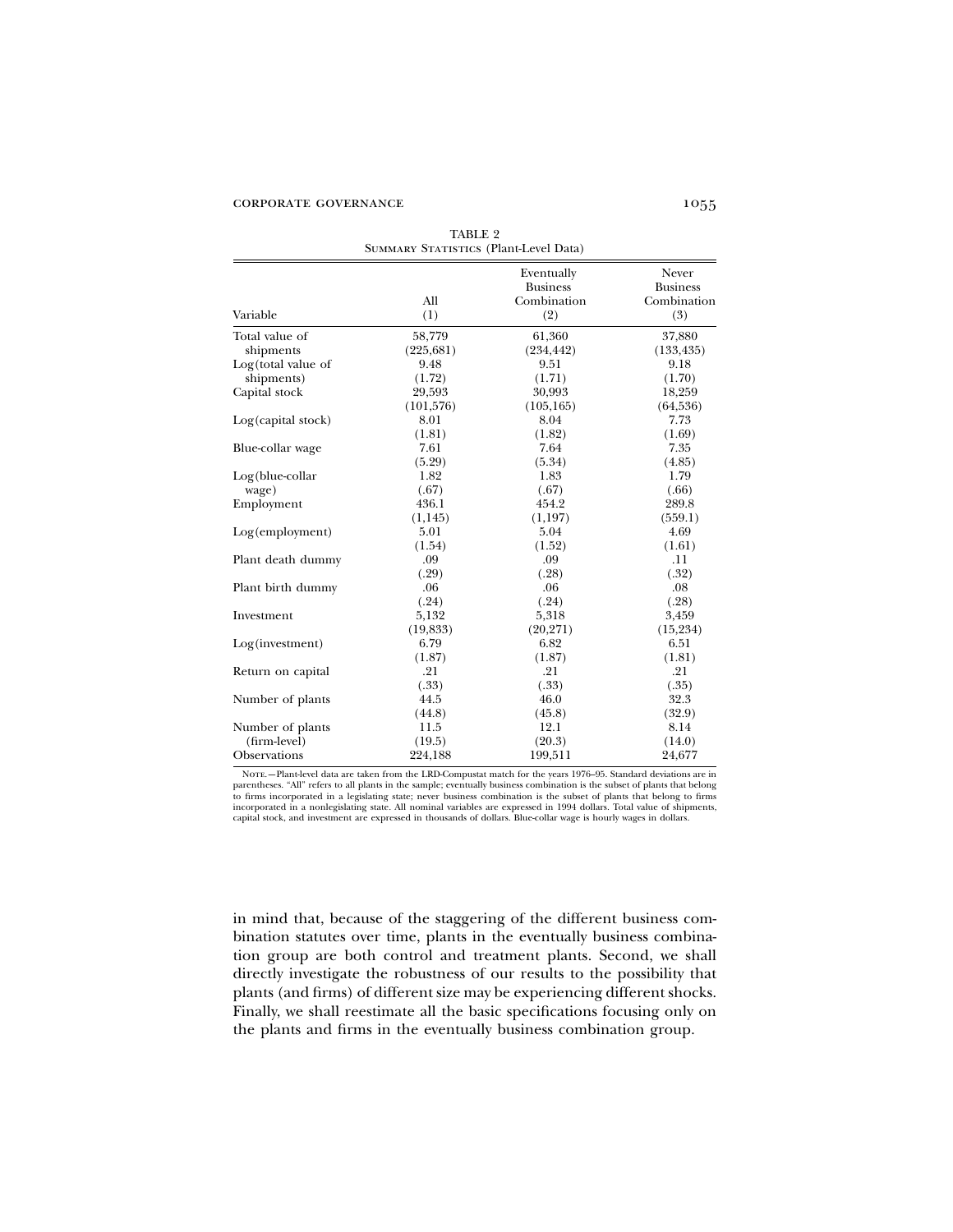### **IV. Empirical Methodology**

We examine the effect of the takeover legislation using essentially a differences-in-differences methodology. In the firm-level data, the basic regression we estimate is

$$
y_{jklt} = \alpha_t + \alpha_j + \gamma X_{jklt} + \delta BC_{kt} + \epsilon_{jklt}, \qquad (1)
$$

where *j* indexes firms, *k* indexes state of incorporation, *l* indexes state of location,  $t$  indexes time,  $y_{jkl}$  is the dependent variable of interest (wages, e.g.),  $\alpha_i$  and  $\alpha_j$  are year and firm fixed effects,  $X_{ikl}$  are control variables,  $BC_{kt}$  is a dummy variable that equals one if an antitakeover law has been passed by time *t* in state *k*, and  $\epsilon_{i k l t}$  is an error term. This methodology fully controls for *fixed* differences between treated and nontreated firms via the firm fixed effects.<sup>12</sup> The year dummies control for aggregate fluctuations. Our estimate of the law's effect is  $\delta$ .

This approach can be easily understood with an example. Suppose that we wish to estimate the effect of the Pennsylvania law passed in 1989 on workers' wages. We would subtract wages after 1989 from wages before 1989 for the Pennsylvania firms. However, other things in 1989, such as a recession, may have affected Pennsylvania firms. Choosing a control state, for example, New Jersey, would help control for changing economic conditions. If New Jersey firms were also subject to this recession, the change in their wages would be a measure of its severity. We would therefore compare the difference in wages in Pennsylvania before and after 1989 to the difference in wages in New Jersey before and after 1989. The difference of those two differences would serve as the estimate of the law's effect in Pennsylvania. One important difference between this example and the regression framework is that the regression accounts for the fact that there are many takeover laws staggered over time. The staggered passage of the antitakeover statutes also means that our control group is not restricted to states that never pass a law. In fact, equation (1) can be estimated even if all states eventually passed a law. It implicitly takes as the control group all firms incorporated in states not passing a law at time *t,* even if they have already passed a law or will pass one later on.

We can improve on this estimation strategy for the plant-level analysis, which constitutes the bulk of our analysis below. The main advantage of using plant-level data is that they allow us to directly address the important issue of changing economic conditions. Indeed, consider the alternative scenario in which we have to rely solely on firm-level data. Because a firm's primary state of location is likely to also be its state of incorporation, it is hard to separate out the effects of *local* shocks con-

<sup>&</sup>lt;sup>12</sup> Following the experimental terminology, we shall refer to firms and states that are affected by the law as "treated" and unaffected ones as "control."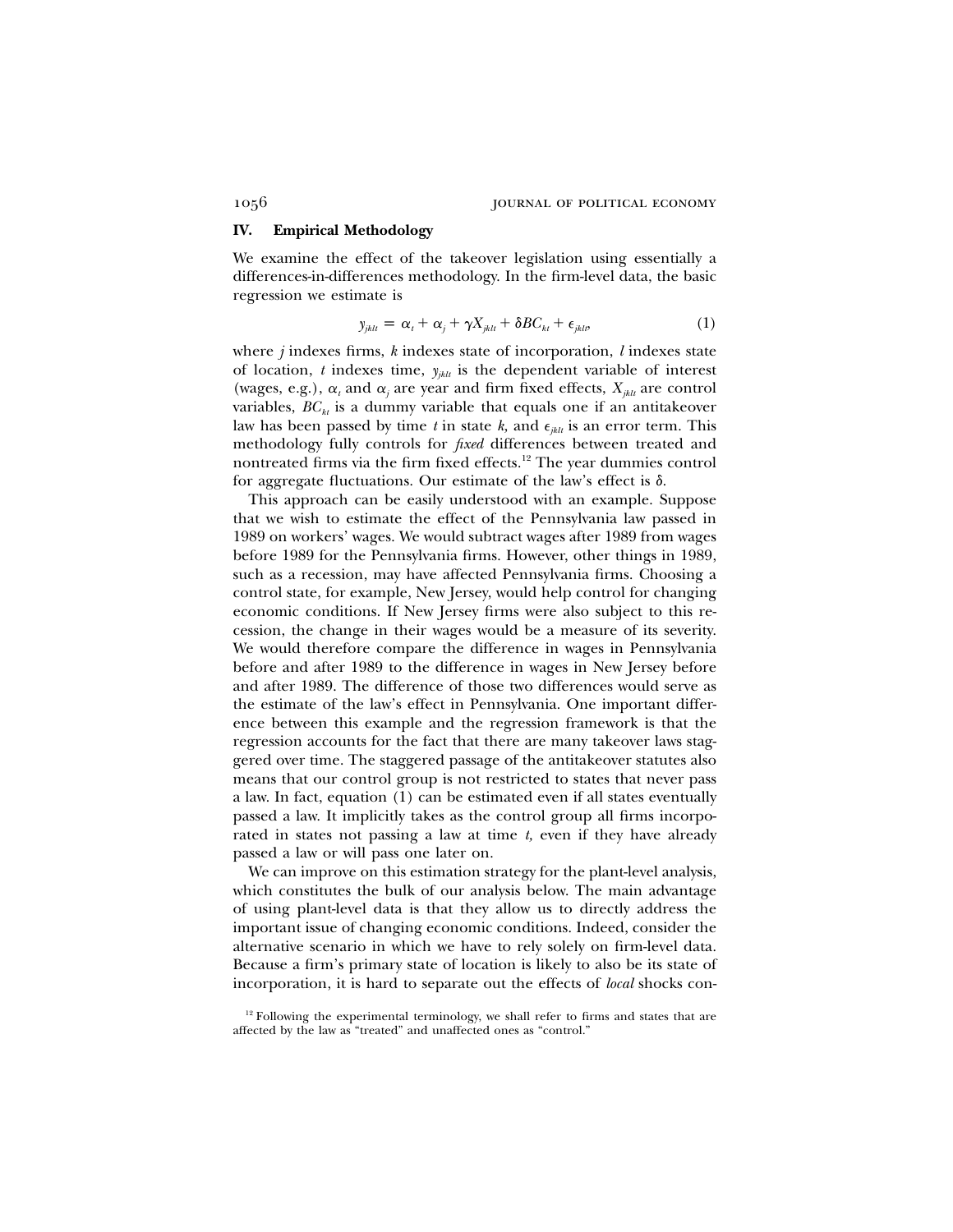temporaneous with the law from the effects of the law itself. In other words, if some economic shock were specifically hitting Pennsylvania at the same time it passed its antitakeover law, our estimate of the effect of the laws could be biased. Alternatively, current and future local economic conditions could influence the passage of the laws themselves. For example, local unions could be lobbying in favor of the adoption of antitakeover legislation. If their success in lobbying depends on the tightness of the local labor market at the time, this might lead to a spurious positive correlation between wages and the passage of the business combination laws. Firms with many plants and a large workforce in a given state might also be in a strong bargaining position to influence the adoption of an antitakeover statute by that state. These firms might be in an especially strong position if their future growth prospects in that state are high. $13$ 

Plant-level data allow us to control for such changing local conditions for two reasons. First, the data set gives us information about plants that are located in Pennsylvania (as in the example above) but are incorporated elsewhere. Second, it gives us information about plants located outside of Pennsylvania but incorporated there. More generally, the incomplete congruence between incorporation and location in the plant-level data allows us in theory to fully control for shocks to state of location by adding a full set of state of location dummies interacted with year dummies,  $\alpha_i \times \alpha_i$ . In practice, computational difficulties make it infeasible to run a specification that includes the full set of  $\alpha_l \times \alpha_l$ dummies. Instead, we include as a control the mean value of the dependent variable in state of location *l* and year *t* (excluding plant *i* itself from the mean),  $y_{u(-i)}$ :

$$
y_{ijkl} = \alpha_t + \alpha_i + \alpha_k + \gamma X_{ijkl} + \rho y_{lt(-i)} + \delta BC_{kt} + \epsilon_{ijkl}, \qquad (2)
$$

where *i* indexes plants,  $\alpha_i$  are plant fixed effects,  $\alpha_k$  are state of incorporation fixed effects, and all the variables are defined as above.

Note that this specification controls for both plant and state of incorporation fixed effects since a given plant may change ownership and thus possibly state of incorporation over time.<sup>14</sup>

The only major concern that is not directly dealt with in this plantlevel approach is the possibility that lobbying occurs at the level of the state of incorporation, not state of location, *and* that the success in

<sup>&</sup>lt;sup>13</sup> As we mentioned earlier, existing studies on the political economy of the takeover statutes suggest that such broad-based lobbying was not the norm.

<sup>&</sup>lt;sup>4</sup> A possible modification of our empirical strategy would be to focus only on firms that are under threat of a hostile takeover (or perhaps interact  $BC_{kt}$  with a continuous probability of takeover). We were unable to find an effective way to do this because of the difficulty in predicting who will be the target of a *hostile* takeover. Simply using raw takeover probabilities would be misleading since many takeovers are not hostile, and it is only the hostile ones that are relevant for our purposes.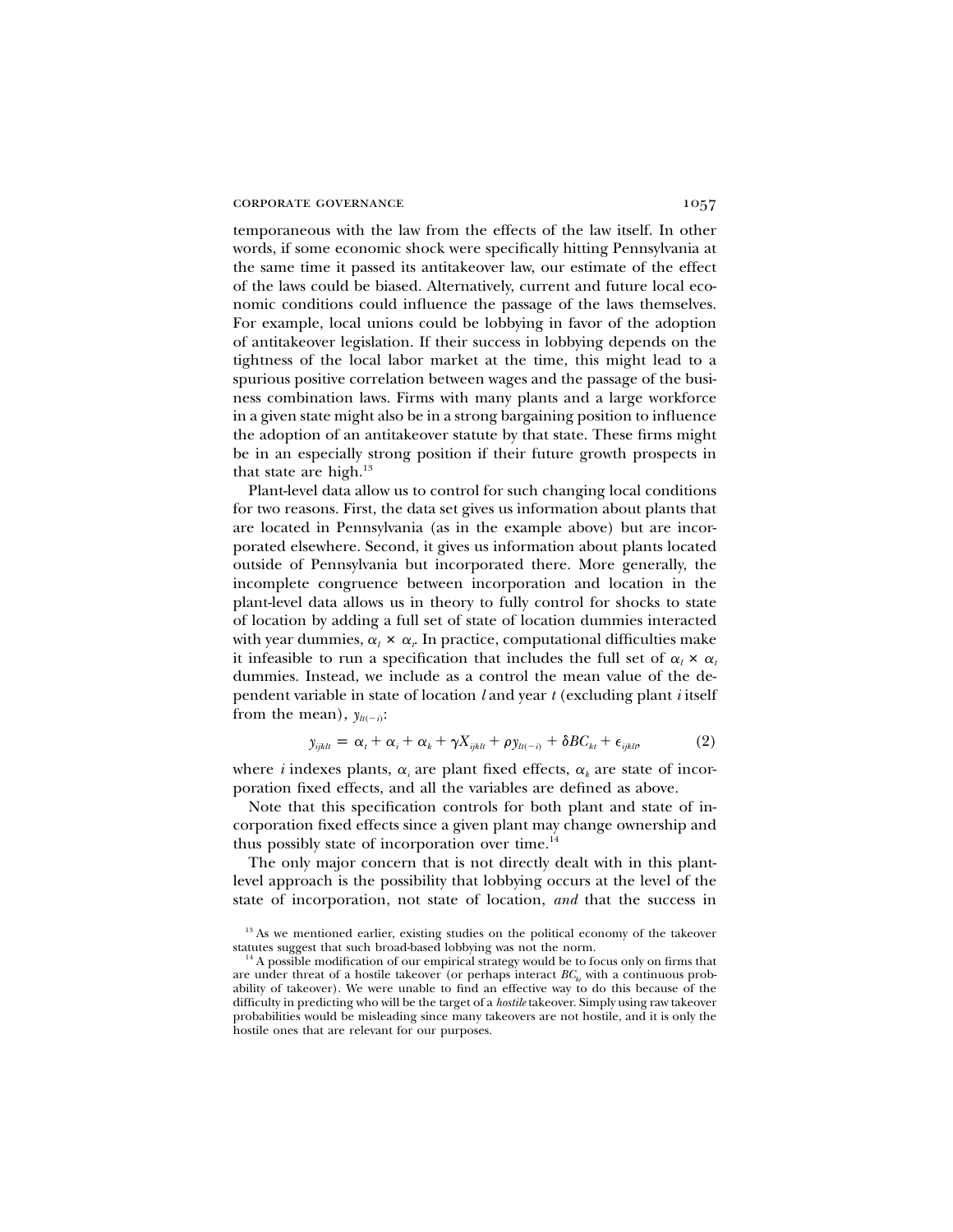getting the statutes adopted directly depends on commonly changing economic prospects for the firms lobbying together. Hence our findings might be spurious if a large coalition of managers whose firms are incorporated in the same state and are experiencing, for example, increasing wages and declining productivity at the same time are more likely to successfully lobby for the adoption of takeover laws in their state of incorporation. We find such a story unconvincing because of Romano's (1987) evidence of a very exclusive political process, where the takeover statutes are often passed under the political pressure of a single company. Nevertheless, we directly address this concern below by investigating the dynamic effects of the antitakeover laws. If the laws were passed in response to changing economic conditions, one might expect an "effect" of the laws even prior to their passage. As we shall see, we do not find such spurious effects. This again suggests that this political economy channel does not drive our results.

### **V. Results**

### *A. Wages*

There are several reasons to believe that managers may prefer to pay higher wages than profit-maximizing shareholders do. For example, empire-building managers might care more than owners about the prestige of being surrounded by high-quality workers. High wages can also make a manager's job easier by reducing turnover, reducing the need for bargaining effort in a union context, or simply buying "peace" from the workers. More broadly, managers might care more than owners about improving workplace relations since they are the ones who endure the workers' complaints and enjoy the workers' company. Popular accounts of raiders raiding firms support this idea, suggesting that some of the gains of a takeover come from reducing the high wages produced by the previously bad management. Rosett (1990) calculates that a substantial portion of the gains from a takeover can be attributed to a reduction in wages.

In table 3, we systematically investigate the relevance of these arguments by studying the effect of the business combination legislation on production worker wages. The estimated coefficient of interest is the one on *BC,* a dummy variable that equals one if a business combination statute has been passed in the state of incorporation of the firm a given plant belongs to. All the regressions reported in this table include year fixed effects, state of incorporation fixed effects, and plant fixed effects. Also, in this table and all following tables, we allow for clustering of the observations at the state of location level to account for the presence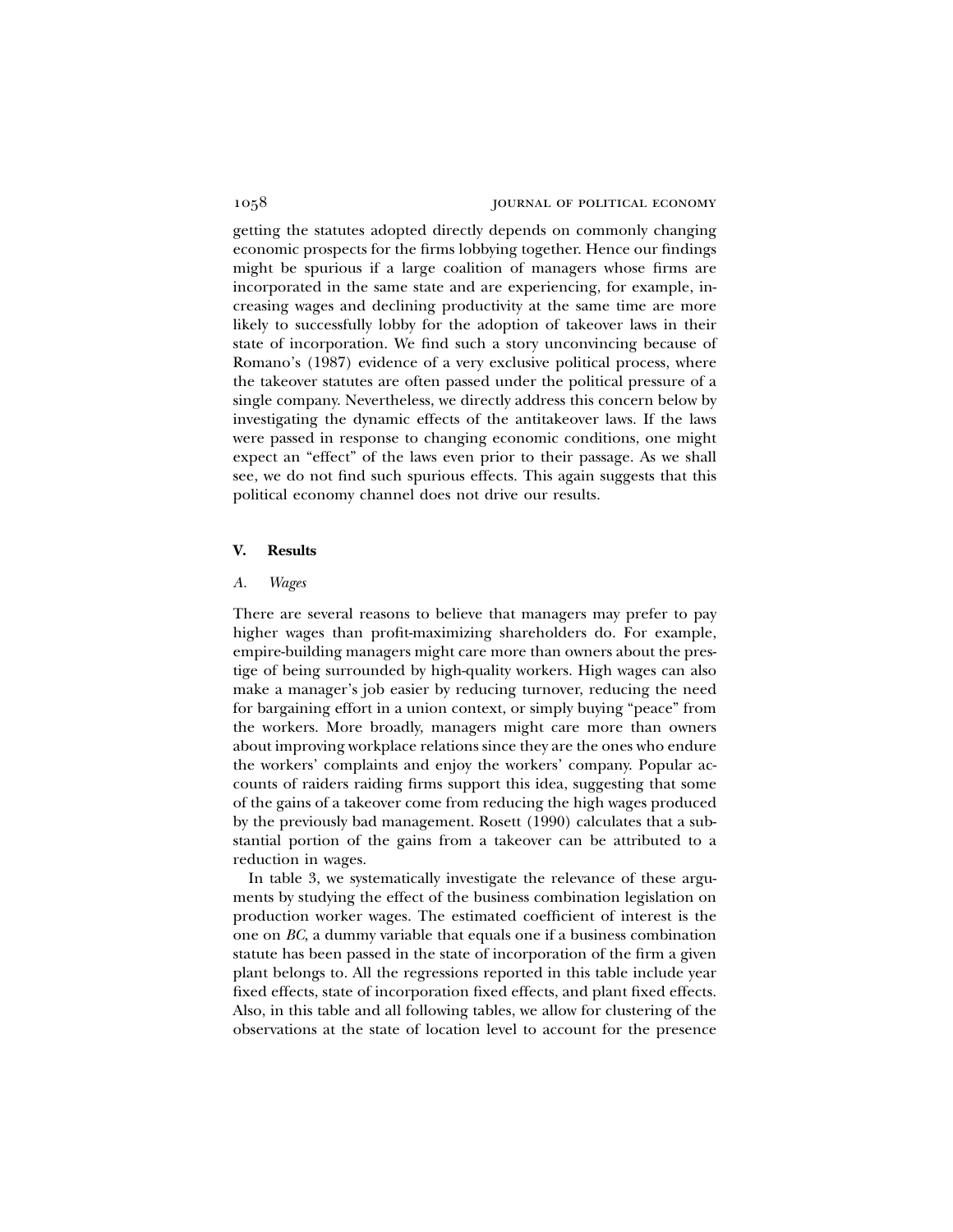TABLE 3 EFFECTS OF BUSINESS COMBINATION LAWS ON BLUE-COLLAR WAGES ( $N=191,211$ )

|                                                                    | DEPENDENT VARIABLE: LOG(WAGE) |                |                          |                          |                |  |
|--------------------------------------------------------------------|-------------------------------|----------------|--------------------------|--------------------------|----------------|--|
|                                                                    | (1)                           | (2)            | (3)                      | (4)                      | (5)            |  |
| ВC                                                                 | .013<br>(.005)                | .013<br>(.005) | .013<br>(.005)           | .012<br>(.005)           | .              |  |
| State-year                                                         | .                             | .436           | .436                     | .436                     | .439           |  |
| Log(age)                                                           | .                             | (.013)<br>.    | (.061)<br>.037<br>(.005) | (.061)<br>.038<br>(.005) | (.062)<br>.    |  |
| Return on capital                                                  | .                             | .              | $-.001$<br>(.000)        | $-.001$<br>(.000)        | .              |  |
| Log(employment)                                                    | .                             | .              | $-.016$<br>(.003)        | $\cdots$                 |                |  |
| $Before^{-1}$                                                      | .                             | .              | .                        | $\cdot$                  | .004<br>(.004) |  |
| Before <sup>0</sup>                                                | .                             | .              | $\cdots$                 | $\cdots$                 | .009<br>(.004) |  |
| After <sup>1</sup>                                                 | .                             | .              | .                        | .                        | .015<br>(.006) |  |
| $\rm{After}^{2+}$                                                  | .                             | .              | .                        | $\cdot$                  | .019<br>(.007) |  |
| Plant fixed effects?<br>State of incorporation                     | yes                           | yes            | yes                      | yes                      | yes            |  |
| fixed effects?                                                     | yes                           | yes            | yes                      | yes                      | yes            |  |
| Year fixed effects?<br>Log(base year employ-<br>ment) × year fixed | yes                           | yes            | yes                      | yes                      | yes            |  |
| effects?                                                           | no                            | no             | no                       | yes                      | no             |  |
| $R^2$                                                              | .836                          | .836           | .836                     | .836                     | .836           |  |

NOTE.-The dependent variable is the log of production worker wages. Plant-level data are taken from the LRD-Compustat match for the years 1976–95. *BC* is a dummy variable that equals one if a business combination statute has been passed. State-year refers to the mean log production worker wage in the plant's state of location in that year<br>(excluding the plant itself). Before<sup>-1</sup> is a dummy variable that equals one if the plant is incorporated incorporated in a state that passes business combination legislation this year. After<sup>1</sup> is a dummy variable that equals one if the plant is incorporated in a state that passed business combination legislation one year ago. After<sup>2+</sup> is a dummy variable that equals one if the plant is incorporated in a state that passed business combination legislation two years<br>ago or more. Standard errors (in parentheses) are corrected for clustering of the observations at the

of serial correlation in the data (see Bertrand, Duflo, and Mullainathan 2002).<sup>15</sup>

Column 1 of table 3 estimates the basic impact of the state laws on the mean wage of production workers in a protected plant. Mean bluecollar wages significantly go up by 1.3 percent after the business combination laws are passed. We investigate the robustness of this wage effect in the rest of the table. First, we control for state of location–specific shocks. In column 2, we include mean wage in the state of location of

<sup>&</sup>lt;sup>15</sup> In regressions not reported here, we also allowed for correlated error terms at the state of incorporation level and found similar results.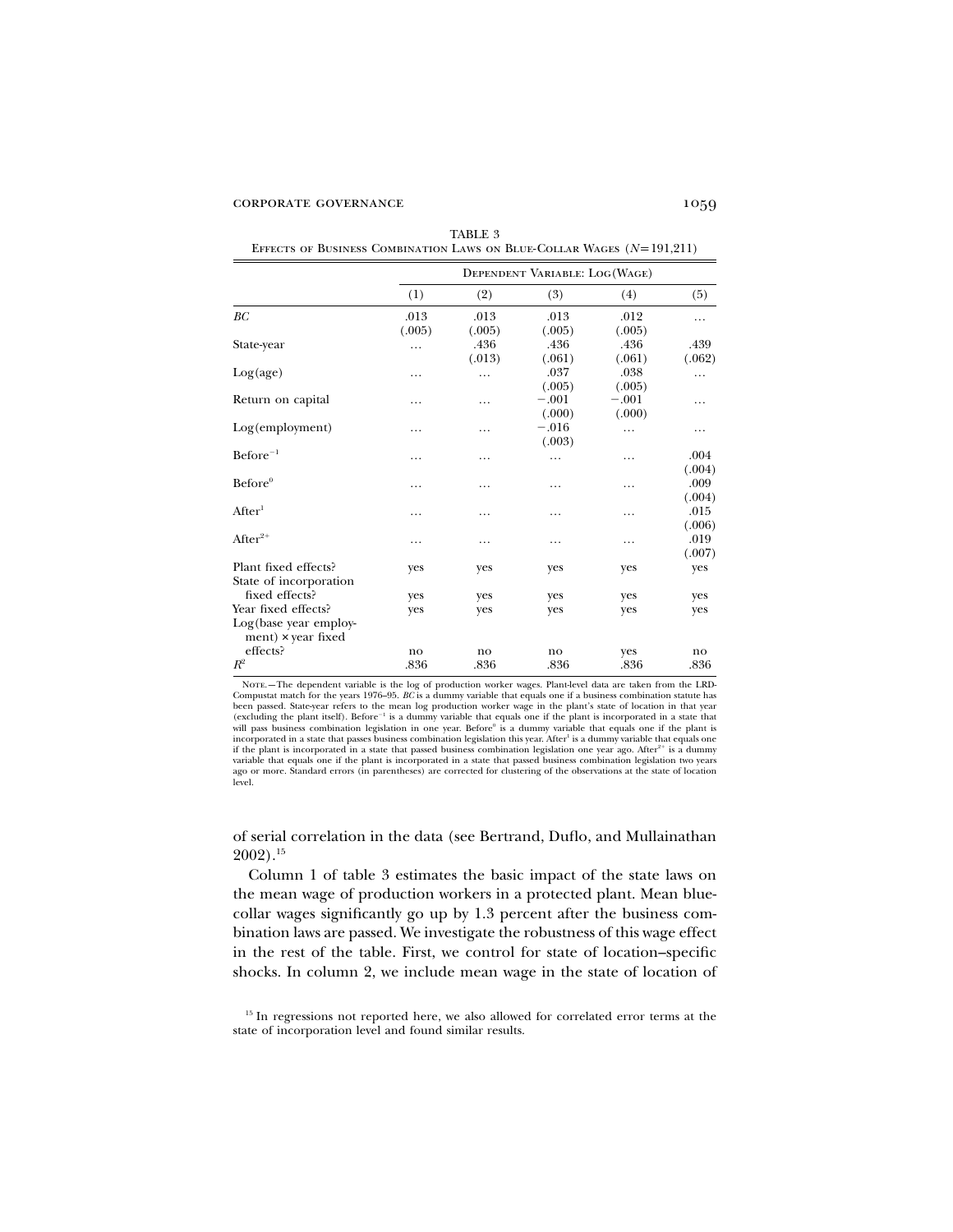the plant.<sup>16</sup> The point estimate for the wage effect of the business combination laws remains unchanged (1.3 percent). We maintain this control for state of location–specific shocks in all the other specifications in this table. In column 3, we show that the wage effect is robust to the inclusion of other plant-specific controls: age of plant, return on capital, and employment. Because such controls are likely endogenous to the legislative changes, we prefer not to include them in our basic specification but rather verify that our results are not qualitatively affected by their inclusion. Not surprisingly, we find that older plants are associated with higher wages. We also find a negative relationship between wages and return on capital and employment. The estimated negative relationship between wages and return on capital in this ordinary least squares model is consistent with previous work and captures the negative mechanical relationship between labor income and capital income. The negative relationship between wages and employment likely reflects a division bias since wages were computed as the ratio of the wage bill to production hours in a plant.<sup>17</sup> In column 4, we allow for the time shocks to differentially affect plants of different size. We interact the full set of year dummies with base year plant employment. Again, the estimated coefficient on the *BC* dummy is unaffected.

In column 5, we further investigate issues of reverse causality and political economy that may be especially important for wages given workers' and unions' lobbying power. As we explained at length before, such issues are very much minimized in this paper given that the laws are based on a plant's state of incorporation, not state of location, and that we can control for shocks to state of location in the plant-level data. This takes care of the possibility that, for example, a business combination statute is more likely adopted by a state when local unions are getting stronger and exerting upward pressures on wages. An alternative way to address reverse causality issues is to study in greater detail the dynamic effects of the business combination legislation on wages. In practice, in column 5, we replace the *BC* dummy with four dummy variables: before $^{-1}$  is a dummy variable that equals one for a plant that is incorporated in a state that will adopt business combination legislation one year prior to passage of that legislation, before $^{\circ}$  is a dummy variable that equals one for a plant that is incorporated in a state that passes business combination legislation in that year, after  $\mathbf{r}$  is a dummy variable that equals one for a plant that is incorporated in a state that passed business combination legislation last year, and after  $2^+$  is a dummy var-

<sup>&</sup>lt;sup>16</sup> Remember that when computing those state-year cell means, we always exclude the plant itself.

<sup>&</sup>lt;sup>17</sup> When we use the logarithm of the total value of shipment as an alternative measure of plant size, we find a positive coefficient, more consistent with the usual firm size wage effect. The coefficient on *BC* stays unchanged.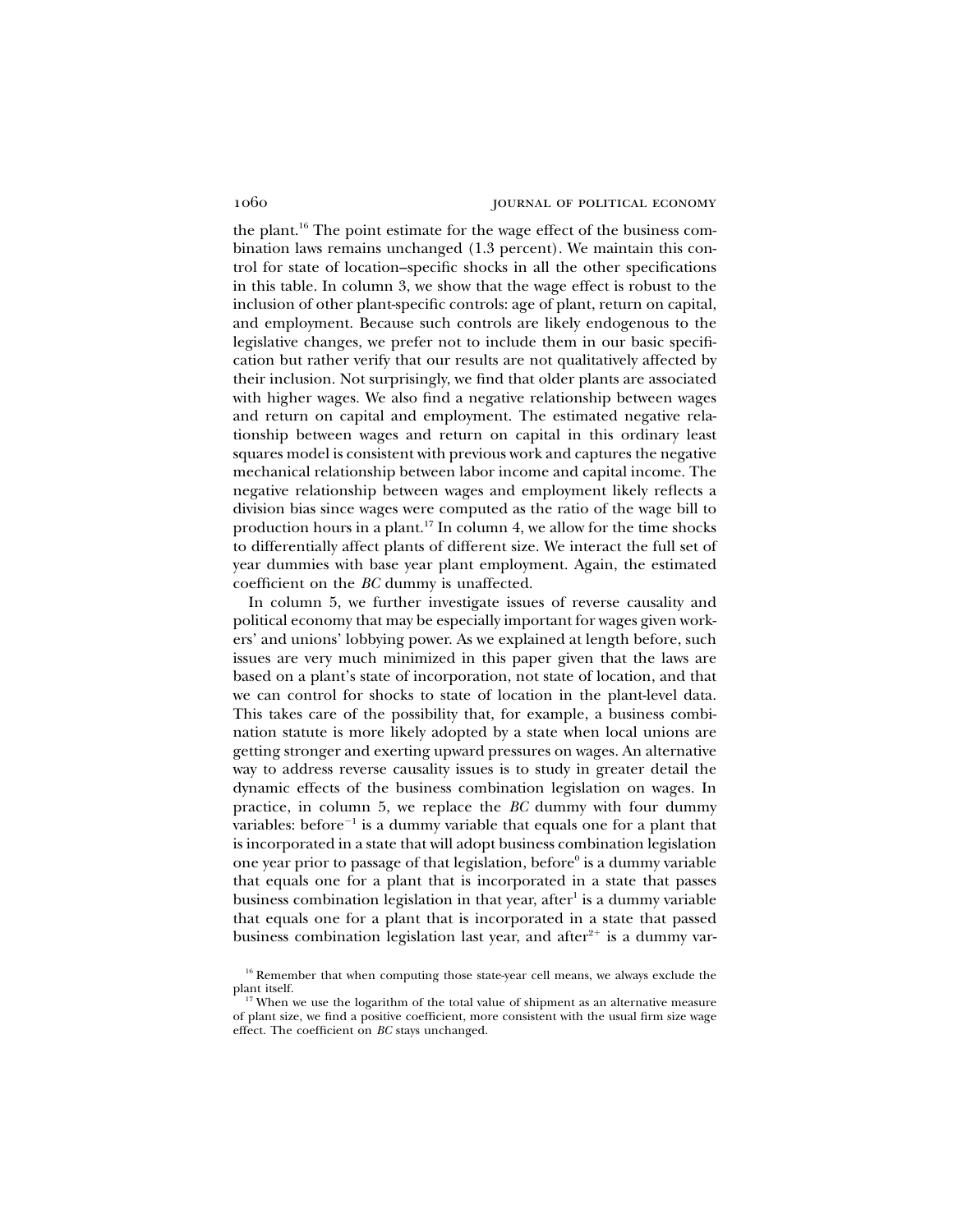### CORPORATE GOVERNANCE 1061

iable that equals one for a plant that is incorporated in a state that passed business combination legislation at least two years ago. The dummy variable before<sup>-1</sup> allows us to assess whether any wage effect can be found prior to the introduction of the business combination legislation. Finding such an "effect" of the legislation prior to its introduction could be symptomatic of some reverse causation. In fact, the estimated coefficient on before<sup>-1</sup> is economically and statistically insignificant. Interestingly, and also consistent with a causal interpretation of our basic result, we find that the estimated coefficient on the before $^0$  dummy is economically smaller than those on the after<sup>1</sup> and (especially) after<sup>2+</sup> dummies.

The results above focus solely on blue-collar workers. Indeed, the LRD does not provide an ideal data source to study white-collar workers since it covers only a small and nonrepresentative sample of such workers: those working in manufacturing plants. Therefore, we briefly turn to another data set, the Census of Auxiliary Establishments, which collects data on head offices and other administrative and service-related establishments.

By its very nature, the Census of Auxiliary Establishments contains a much larger and much more representative sample of white-collar workers. There are, however, several weaknesses to this data set. First, the data have been collected for only four different years over the period under study: 1977, 1982, 1987, and 1992. This restricts our ability to account for any time trend in wages or to study the exact dynamics of the wage effect (as we did for blue-collar workers' wages). Second, we observe neither office identifiers nor the state of location of the offices. We can match the offices only to a given firm. This obviously prevents us from accounting for shocks to white-collar wages that are specific to the state of location.

Keeping these data limitations in mind, we document in table 4 the impact of the business combination legislation on white-collar workers. In columns 1 and 2, the dependent variable is the logarithm of the average wage in a given office. The specifications in both columns 1 and 2 include year fixed effects and firm fixed effects in addition to the *BC* dummy. Column 2 also controls for the logarithm of the *firm* total value of shipments. Consistent with our intuition, we find an effect of the business combination statutes on white-collar wages that is both statistically significant and larger than the effect for blue-collar workers. Wages in auxiliary offices appear to go up by as much as 4 percent after the passage of the antitakeover legislation.

Note that employment in auxiliary offices also appears to go up after the business combination laws are passed (cols. 3 and 4). The effect is large. This is the only form of active empire building we find evidence for in this paper. While we shall find in the next section no sign of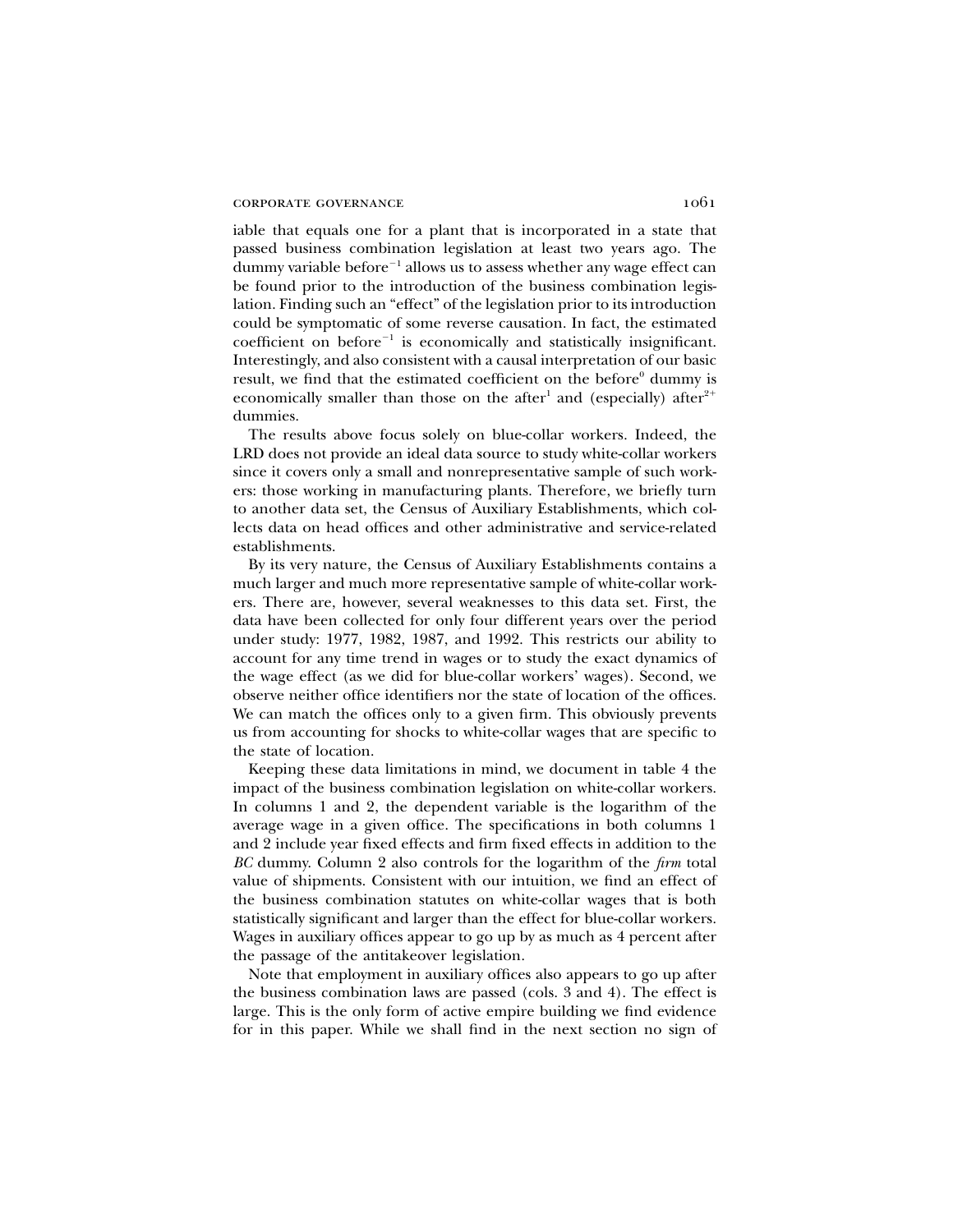|                                      |                | <b>DEPENDENT VARIABLE</b> |                |                 |  |  |  |
|--------------------------------------|----------------|---------------------------|----------------|-----------------|--|--|--|
|                                      |                | Log(Wage)                 |                | Log(Employment) |  |  |  |
|                                      | (1)            | (2)                       | (3)            | $^{(4)}$        |  |  |  |
| BС                                   | .044<br>(.013) | .038<br>(.013)            | .110<br>(.045) | .084<br>(.045)  |  |  |  |
| Log(total value<br>of shipment)      | $\cdots$       | .012<br>(.005)            | $\cdots$       | .048<br>(.017)  |  |  |  |
| Firm fixed<br>effects?<br>Year fixed | yes            | yes                       | yes            | yes             |  |  |  |
| effects?<br>$R^2$                    | yes<br>.412    | yes<br>.412               | yes<br>.282    | yes<br>.282     |  |  |  |

TABLE 4 EFFECTS OF BUSINESS COMBINATION LAWS ON WHITE-COLLAR WORKERS ( $N=35,830$ )

Note.—Data are taken from the Census of Auxiliary Establishments for the years 1977, 1982, 1987, and 1992. *BC* is a dummy variable that equals one if a business combination statute has been passed. Standard errors are in parentheses.

increased investment either through the creation of new operating plants or through extensions of existing operations, top managers do appear to benefit from a very special form of company growth: a large and very well paid white-collar staff.

### *B. Death, Birth, and Investment*

There are three forms of investment that can be measured in our data set: the creation of a new plant, the destruction of an old plant, and capital expenditures in existing plants. In this subsection, we investigate how these three investment margins are affected by the passage of the antitakeover legislation.

In table 5, we focus on the probability of plant death. Each regression in table 5 includes year fixed effects and firm fixed effects. Column 1 displays the result of a basic linear probability specification. We find that the probability of a plant death is about 2 percent lower among the protected plants. Since the average plant death rate was about 9 percent per year, this is quite a large effect. In column 2, we account for state of location–specific shocks that might be correlated with the passage of the business combination laws. We control for the mean rate of plant deaths in the state of location–year cell, excluding the plant itself from the mean. The results are unchanged.<sup>18</sup> In column 3, we further control for plant age, return on capital, and plant-level employment. As expected, older, lower-profitability, and lower-employment plants are more likely to disappear. Accounting for these additional, but

<sup>&</sup>lt;sup>18</sup> We have also experimented with controlling for the mean level of plant deaths in the industry-year cell in order to capture industry-specific shocks. This did not affect the basic result either.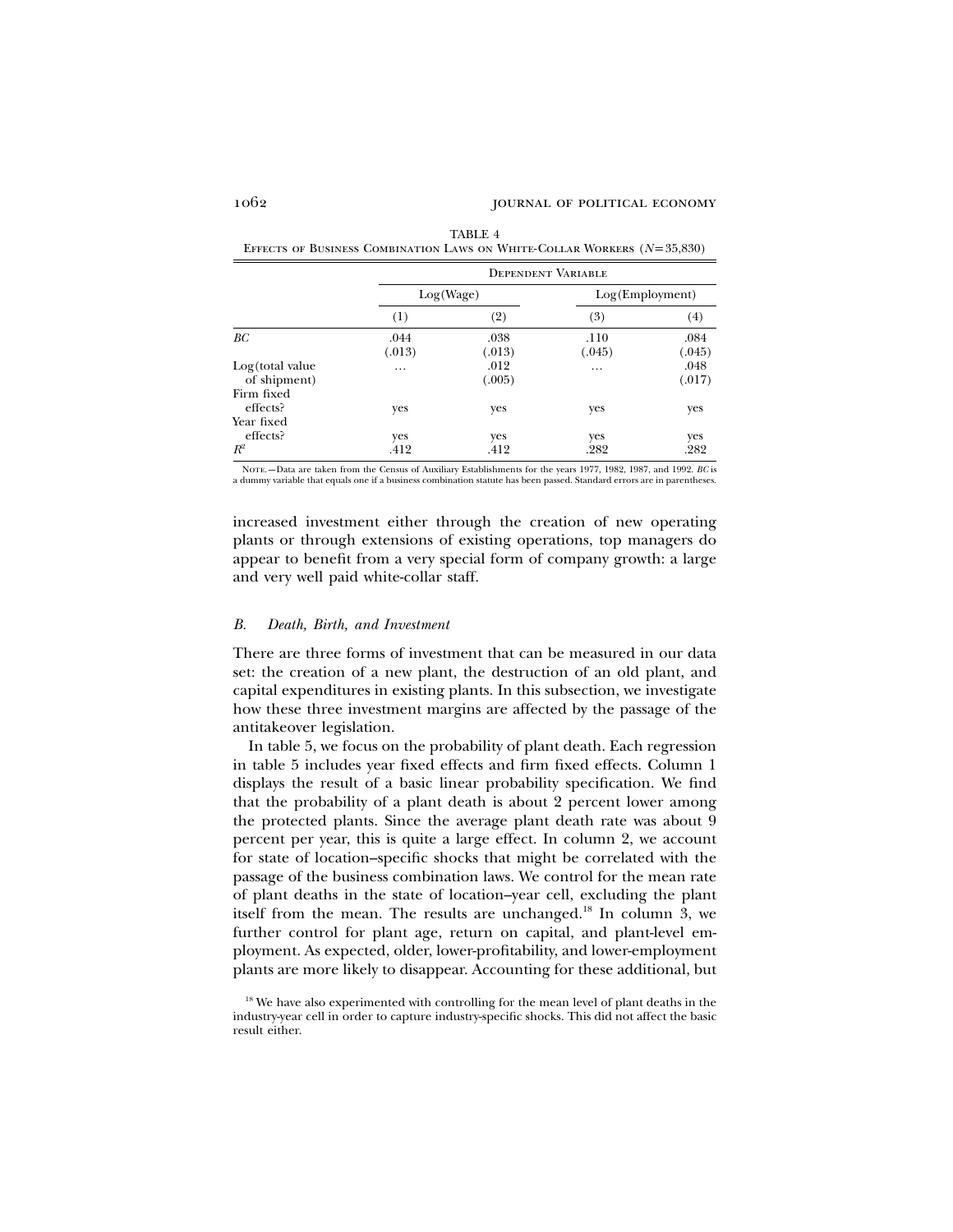TABLE 5 Effects of Business Combination Laws on Plant Deaths

|                                                                        | DEPENDENT VARIABLE: DEATH DUMMY |                          |                   |                   |                   |                   |  |  |  |
|------------------------------------------------------------------------|---------------------------------|--------------------------|-------------------|-------------------|-------------------|-------------------|--|--|--|
|                                                                        |                                 | Linear Probability Model |                   |                   |                   |                   |  |  |  |
|                                                                        | (1)                             | (2)                      | (3)               | (4)               | (5)               | (6)               |  |  |  |
| BC                                                                     | $-.025$<br>(.003)               | $-.025$<br>(.003)        | $-.023$<br>(.004) | $-.021$<br>(.002) | .                 | $-.021$<br>(.002) |  |  |  |
| State-year                                                             | .                               | .329<br>(.038)           | .244<br>(.027)    | .272<br>(.030)    | .329<br>(.038)    | .311<br>(.033)    |  |  |  |
| Log(age)                                                               | .                               | .                        | .006<br>(.002)    | .000<br>(.002)    | .                 | .                 |  |  |  |
| Return on capital                                                      | .                               | .                        | $-.004$<br>(.000) | $-.004$<br>(.000) | .                 | .                 |  |  |  |
| Log(employment)                                                        | .                               | .                        | $-.042$<br>(.000) | .                 | .                 | .                 |  |  |  |
| $Before^{-1}$                                                          | .                               | .                        | .                 | .                 | .007<br>(.006)    | .                 |  |  |  |
| Before <sup>0</sup>                                                    | .                               | .                        | .                 | .                 | $-.011$<br>(.005) | .                 |  |  |  |
| After <sup>1</sup>                                                     | .                               | .                        | .                 | .                 | $-.024$<br>(.005) | $\cdots$          |  |  |  |
| $After2+$                                                              | .                               | .                        | .                 | .                 | $-.035$<br>(.004) | .                 |  |  |  |
| Firm fixed effects?                                                    | yes                             | yes                      | yes               | yes               | yes               | yes               |  |  |  |
| Year fixed effects?<br>Log(base year em-<br>$p$ loyment) $\times$ year | yes                             | yes                      | yes               | yes               | yes               | yes               |  |  |  |
| fixed effects?<br>$R^2$                                                | no                              | no                       | no                | yes               | no                | no                |  |  |  |
| <b>Observations</b>                                                    | .065<br>225,231                 | .071<br>225,231          | .099<br>191,439   | .086<br>191,439   | .066<br>225,231   | .042<br>225,231   |  |  |  |
|                                                                        |                                 |                          |                   |                   |                   |                   |  |  |  |

NOTE. - The dependent variable is a dummy that equals one in the plant's last year of existence. Plant-level data are taken from the LRD-Compustat match for the years 1976–95. *BC* is a dummy variable that equals one if a business combination statute has been passed. State-year refers to the mean of the dependent variable in the plant's state of<br>location in that year (excluding the plant itself). See the note to table 3 for a description of the othe reported coefficient in the probit model is the effect of a marginal change in the corresponding variable on the probability of plant death, computed at the sample mean of the independent variable. Standard errors (in parentheses) are corrected for clustering of the observations at the state of location level.

likely endogenous, controls, however, does not affect the estimated negative effect of the business combination laws on the probability of plant death. Similarly, allowing for differential time shocks by plant-level base year employment (col. 4) leaves the main result unaffected.

In column 5, we investigate the dynamic effect of the business combination laws on the probability of plant death. As before, we replace the single *BC* dummy with four dummy variables to track the effect of the laws "before" and after passage: before $^{-1}$ , before $^0$ , after $^1$ , and after $^{2+}$ . Consistent with a causal interpretation, the estimated coefficient on the before<sup>-1</sup> dummy variable is economically small and statistically insignificant. Also, the estimated effect of the business combination laws the year of passage, before $^{\rm 0}$ , while already negative and significant, is smaller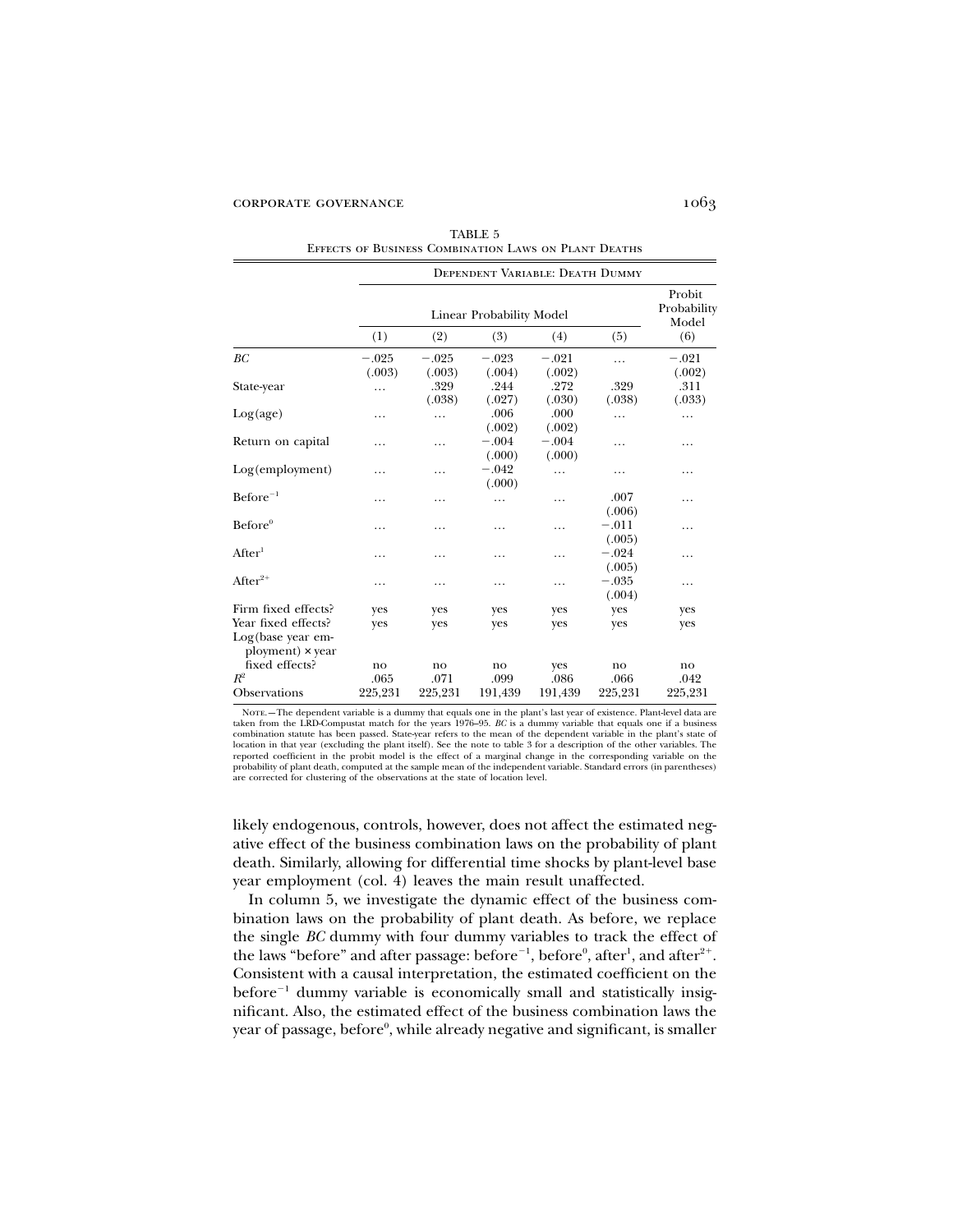| TABLE 6 |                                                                    |  |  |  |  |
|---------|--------------------------------------------------------------------|--|--|--|--|
|         | EFFECTS OF BUSINESS COMBINATION LAWS ON PLANT BIRTHS $(N=225,231)$ |  |  |  |  |

|                                                                           | DEPENDENT VARIABLE: BIRTH DUMMY |                   |                                 |                          |                                       |  |  |
|---------------------------------------------------------------------------|---------------------------------|-------------------|---------------------------------|--------------------------|---------------------------------------|--|--|
|                                                                           | (1)                             | (2)               | Linear Probability Model<br>(3) | (4)                      | Probit<br>Probability<br>Model<br>(5) |  |  |
|                                                                           |                                 |                   |                                 |                          |                                       |  |  |
| BC                                                                        | $-.019$<br>(.004)               | $-.019$<br>(.004) | $-.020$<br>(.004)               | .                        | $-.008$<br>(.002)                     |  |  |
| State-year                                                                | $\ddotsc$                       | .391              | .360                            | .390                     | .156                                  |  |  |
| $Before^{-1}$                                                             | $\cdots$                        | (.063)<br>.       | (.059)<br>.                     | (.063)<br>.017<br>(.004) | (.023)<br>.                           |  |  |
| Before <sup>0</sup>                                                       | .                               | .                 | .                               | $-.014$<br>(.004)        | .                                     |  |  |
| After <sup>1</sup>                                                        | .                               | .                 | .                               | $-.014$<br>(.007)        | .                                     |  |  |
| $After2+$                                                                 | .                               | .                 | .                               | $-.015$<br>(.004)        | .                                     |  |  |
| Firm fixed effects?                                                       | yes                             | yes               | yes                             | yes                      | yes                                   |  |  |
| Year fixed effects?<br>Log(base year firm)<br>employment)<br>x year fixed | yes                             | yes               | yes                             | yes                      | yes                                   |  |  |
| effects?<br>$R^2$                                                         | no                              | $\mathbf{n}$      | yes                             | no                       | $\mathbf{n}\mathbf{o}$                |  |  |
|                                                                           | .084                            | .086              | .090                            | .086                     | .086                                  |  |  |

Note.—The dependent variable is a dummy that equals one in the plant's first year of existence. Plant-level data are taken from the LRD-Compustat match for the years 1976–95. *BC* is a dummy variable that equals one if a business<br>combination statute has been passed. State-year refers to the mean of the dependent variable in the plant's s location in that year (excluding the plant itself). See the note to table 3 for a description of the other variables. The reported coefficient in the probit model is the effect of a marginal change in the corresponding variable on the<br>probability of plant birth, computed at the sample mean of the independent variable. Standard errors (in pare

than the estimated effects one year, and especially two years or more, after passage.

Finally, we have also checked the sensitivity of this result to alternative probability estimation models. Column 6 uses a probit model and finds similar evidence of a drop in plant deaths following the laws. A logit model (not reported here) delivers a similar result.

Table 6 replicates table 5 but concentrates on episodes of plant births rather than plant deaths. Again, each regression controls for firm fixed effects and year fixed effects. Using a linear probability model, we find that the probability of plant birth goes down by about 2 percent after the passage of the laws (col. 1). Relative to a plant creation rate of nearly 7 percent per year, this effect is quite large. Controlling for the mean rate of plant creation in the state of location–year cell (col. 2) does not alter this finding. Similarly, this effect is robust to allowing for differential time shocks by firm size (col. 3). A study of the dynamic effects of the legislation (col. 4) indicates that there is no sign of a decline in plant births the year prior to the passage of the legislation. In fact, the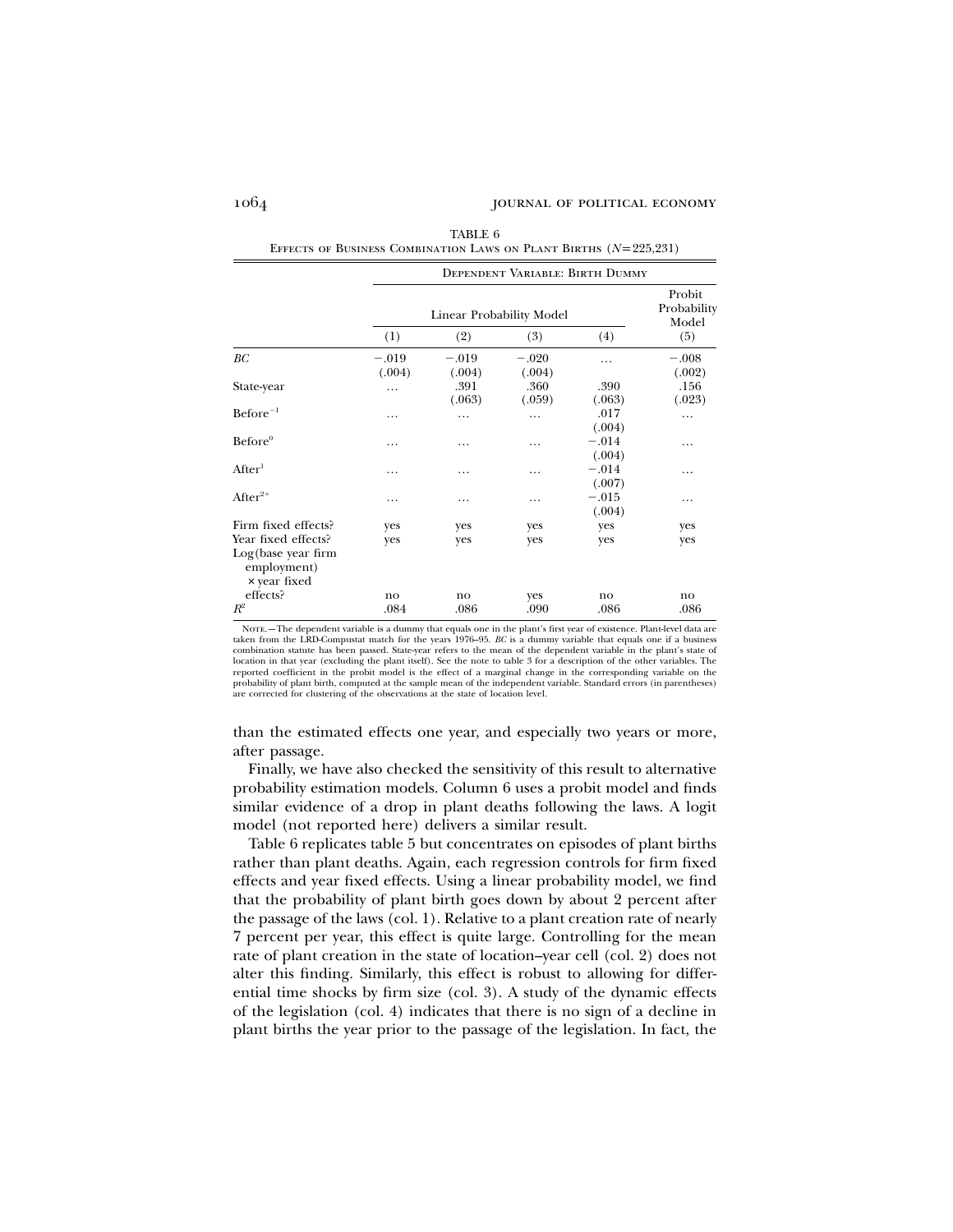estimated coefficient on the before<sup>-1</sup> dummy is positive. Finally, we have also verified that this finding is qualitatively robust to other (nonlinear) probability models, such as probit and logit. In the probit model reported in column 5, we estimate that the probability of plant birth goes down by about 1 percent following the passage of the antitakeover laws.

Tables 5 and 6 show that the weakening of corporate governance leads to drops in both plant creation and destruction. A logical implication of our findings in tables 5 and 6 is that the average age of the capital stock in the protected firms must have gone up relative to a control group. We checked that this implication holds true in the data. Age of plants in the affected companies indeed rose significantly.

One might worry about possible confounding effects in these regressions. To be specific, it might be that it is not the threat of takeover but actual takeover reduction that generates these findings. This could clearly explain the reduction in plant deaths. If firms tend (for some unspecified reason) to take over other firms incorporated in the same state, this could in principle also explain the reduction in plant births. To investigate this possibility, we further decomposed the birth and death variables. For birth, we created two dummies, one for whether the plant was acquired and one for whether the plant was built. The sum of these two dummies equals the birth dummy since every born plant must be either built or acquired. For deaths, we created one dummy for whether the plant was shut down and one for whether the plant was sold off. Again, the sum of these two dummies equals the death dummy since every dying plant must be either shut down or sold off. We then replicated the specifications in tables 5 and 6 for each of these dummy variables separately. We found as much of a decline in births due to new constructions as due to acquisitions, and nearly as much of a decline in deaths due to shutdowns as due to sales.<sup>19</sup> As might have been expected from the sheer magnitude of the effects in tables 5 and 6, this suggests that the mechanical effect of the reduction in takeover activity cannot solely explain the birth and death findings.

We now turn in table 7 to the effect of the business combination law on plant-level capital expenditures. Sample sizes are substantially smaller here because the capital expenditures variable is available for only a limited subset of the plants in the original sample. Column 1 presents the basic specification in which we control for year, plant, and state of incorporation fixed effects. The point estimate on the treatment coefficient *BC* is economically small and statistically insignificant. The same holds when we further control the mean level of investment in the state

<sup>&</sup>lt;sup>19</sup> In basic specifications including firm and year fixed effects, the estimated coefficients on the *BC* dummy were as follows: startup dummy,  $-.01$ ; acquisition dummy,  $-.01$ ; shutdown dummy, -.01; and sale dummy, -.02. All these coefficients were statistically significant at the 1 percent level.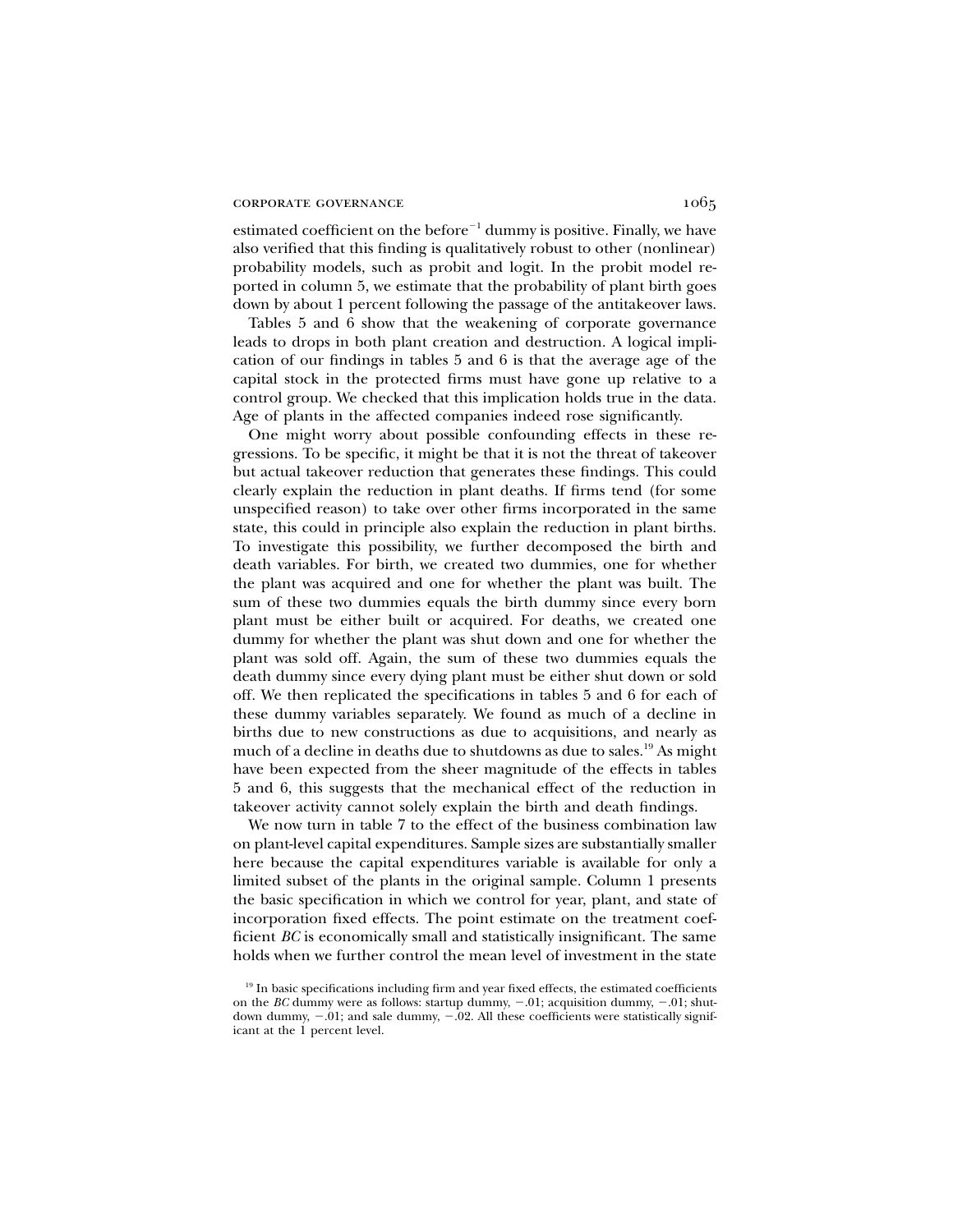| 'ABLE<br>٠ | ٠ |
|------------|---|
|------------|---|

EFFECTS OF BUSINESS COMBINATION LAWS ON PLANT-LEVEL INVESTMENT ( $N=110,204$ )

|                        | DEPENDENT VARIABLE: LOG(INVESTMENT) |          |         |         |  |  |
|------------------------|-------------------------------------|----------|---------|---------|--|--|
|                        | (1)                                 | (2)      | (3)     | (4)     |  |  |
| ВC                     | .008                                | .005     | .009    | .012    |  |  |
|                        | (.014)                              | (.023)   | (.024)  | (.023)  |  |  |
| State-year             | .                                   | .144     | .132    | .143    |  |  |
|                        |                                     | (.024)   | (.021)  | (.024)  |  |  |
| Log(age)               | .                                   | $\cdots$ | $-.221$ | $-.130$ |  |  |
|                        |                                     |          | (.028)  | (.031)  |  |  |
| Return on capital      | $\cdots$                            | $\cdots$ | $-.056$ | $-.043$ |  |  |
|                        |                                     |          | (.004)  | (.004)  |  |  |
| Log(employment)        |                                     |          | .853    | .       |  |  |
|                        |                                     |          | (.019)  |         |  |  |
| State of incorporation |                                     |          |         |         |  |  |
| fixed effects?         | yes                                 | yes      | yes     | yes     |  |  |
| Plant fixed effects?   | yes                                 | yes      | yes     | yes     |  |  |
| Year fixed effects?    | yes                                 | yes      | yes     | yes     |  |  |
| Log(base year employ-  |                                     |          |         |         |  |  |
| ment) × year fixed     |                                     |          |         |         |  |  |
| effects?               | no                                  | no       | no      | yes     |  |  |
| $R^2$                  | .791                                | .791     | .808    | .792    |  |  |

Nore.—The dependent variable is the log of capital expenditures. Plant-level data are taken from the LRD-Compustat<br>match for the years 1976–95. BC is a dummy variable that equals one if a business combination statute has b State-year refers to the mean of the dependent variable in the plant's state of location in that year (excluding the plant itself). See the note to table 3 for a description of the other variables. Standard errors (in parentheses) are corrected for clustering of the observations at the state of location level.

of location–year cell (col. 2) or plant-level characteristics (col. 3) or allow for differential time shocks by plant size (col. 4).

Table 8 confirms that there is no clear impact of the reduction in takeover threat on firm size. In order to look at company size as the dependent variable, we collapse our plant-level database into companyyear cells. We propose four different measures of company size: logarithm of the number of plants (col. 1), logarithm of capital stock (col. 2), logarithm of employment (col. 3), and logarithm of total value of shipment (col. 4). All regressions include firm fixed effects and year fixed effects. For neither of these size measures do we find a significant effect of the business combination legislation. Of course, one could argue that the protected firms are expanding their nonmanufacturing segments, which we cannot measure in the LRD. In regressions not reported here, we have investigated this possibility using Compustat. We found no evidence of a significant change in total (manufacturing and nonmanufacturing) assets among the protected firms.

The combined findings of tables 5, 6, 7, and 8 appear to contradict the predictions of an empire-building model. If managers were interested in building empires, one might have expected them to increase the number of new plants they acquire or build as the laws come into effect. Instead, the birth of new plants is smaller among firms that are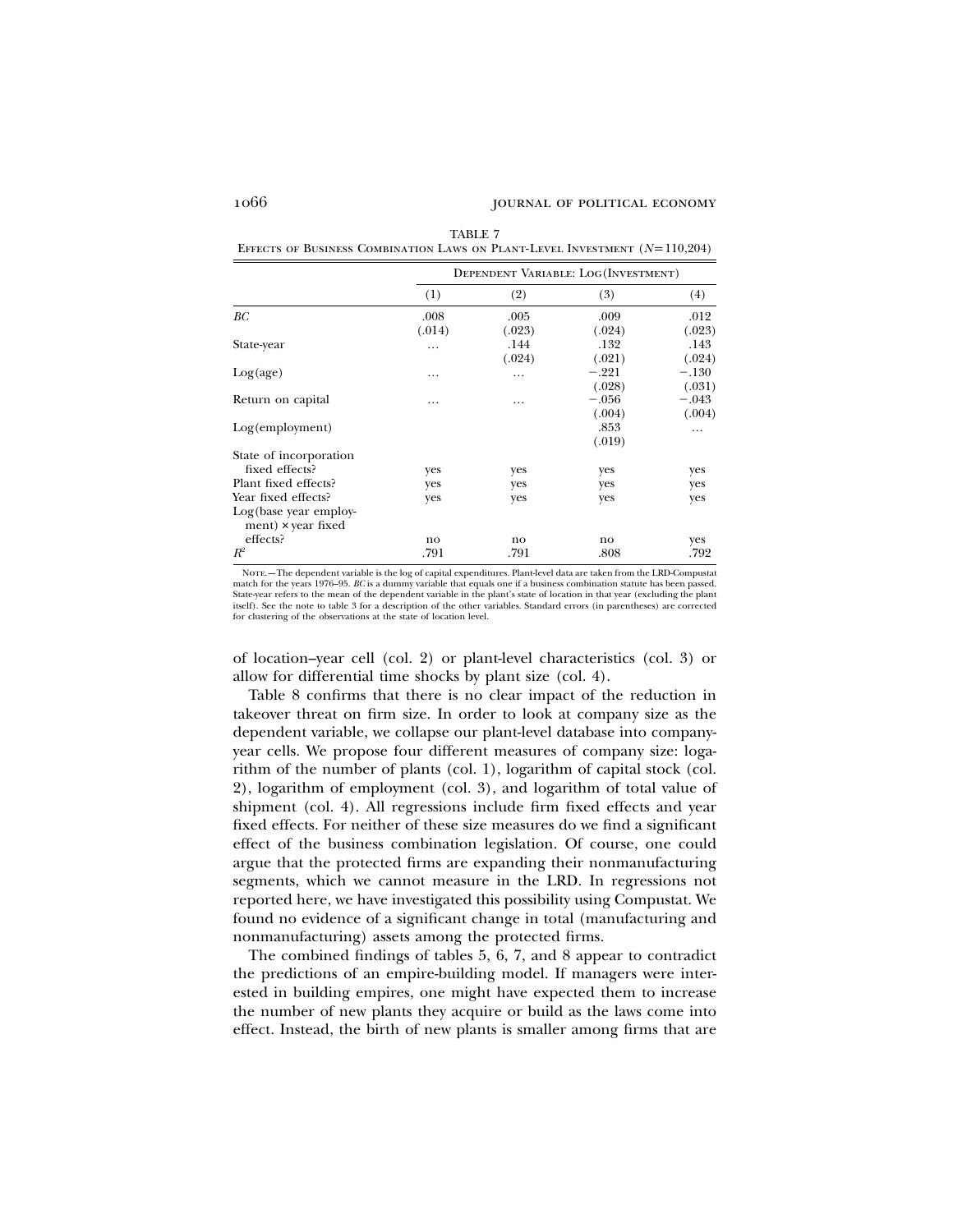| EFFECTS OF BUSINESS COMBINATION LAWS ON FIRM SIZE $(N=20,468)$ |                                  |                               |                        |                    |  |  |  |  |
|----------------------------------------------------------------|----------------------------------|-------------------------------|------------------------|--------------------|--|--|--|--|
|                                                                | <b>DEPENDENT VARIABLE</b>        |                               |                        |                    |  |  |  |  |
|                                                                | Log(Number)<br>of Plants)<br>(1) | Log(Capital)<br>Stock)<br>(2) | Log(Employment)<br>(3) | Log(Output)<br>(4) |  |  |  |  |
| ВC                                                             | $-.007$<br>(.016)                | .022<br>(.023)                | $-.008$<br>(.019)      | $-.011$<br>(.020)  |  |  |  |  |
| Firm fixed effects?<br>Year fixed effects?<br>$R^2$            | yes<br>yes<br>.860               | yes<br>yes<br>.880            | yes<br>yes<br>.877     | yes<br>yes<br>.894 |  |  |  |  |

TABLE 8 Effects of Business Combination Laws on Firm Size ( $N=20,468$ )

Note.—Firm-level data are taken from the LRD-Compustat match for the years 1976–95. *BC* is a dummy variable that equals one if a business combination statute has been passed. State-year refers to the mean of the dependent variable in the plant's state of location in that year (excluding the plant itself). See the note to table 3 for a description of the other variables. Standard errors (in parentheses) are corrected for clustering of the observations at the state of location level.

protected from hostile takeovers. Our findings are in fact much more consistent with a quiet life hypothesis, in which managers are reluctant to undertake cognitively difficult activities. They are less likely to shut down old plants, which may require facing down unions, engaging in layoffs, and dealing with the management in charge of those plants. They are also less likely to open new plants, which may require finding the appropriate projects, adapting to a new industry, and perhaps upsetting the balance of power between managers inside the firm.<sup>20</sup>

A few papers have previously empirically investigated the relevance of the empire-building model. For example, Lewellen, Loderer, and Rosenfeld (1989) focus on acquisition activity and find that bidder announcement returns are most negative when managers have a smaller equity stake in their firm. This study is intriguing because its evidence contrasts with our findings. One possible explanation is that by sampling acquisition episodes, they necessarily oversample managers who are empire builders. Our results, on the other hand, pertain to the average manager. Other papers have investigated empire building for the average firm but rely on much more endogenous or noisier measures of corporate governance (Edwards 1977; Hannan and Mavinga 1980; Aggarwal and Samwick 1999).

### *C. Productivity and Profitability*

We now investigate the effect of these laws on overall efficiency. The efficiency effect should summarize the cumulative effect of the changes

<sup>&</sup>lt;sup>20</sup> Another aspect of the empire-building view that has received attention in the literature is managers' desire to diversify (see, e.g., Morck, Shleifer, and Vishny 1990; Lang and Stulz 1994; Berger and Ofek 1995). We found no evidence in our data set of an increase in diversification following the antitakeover legislation.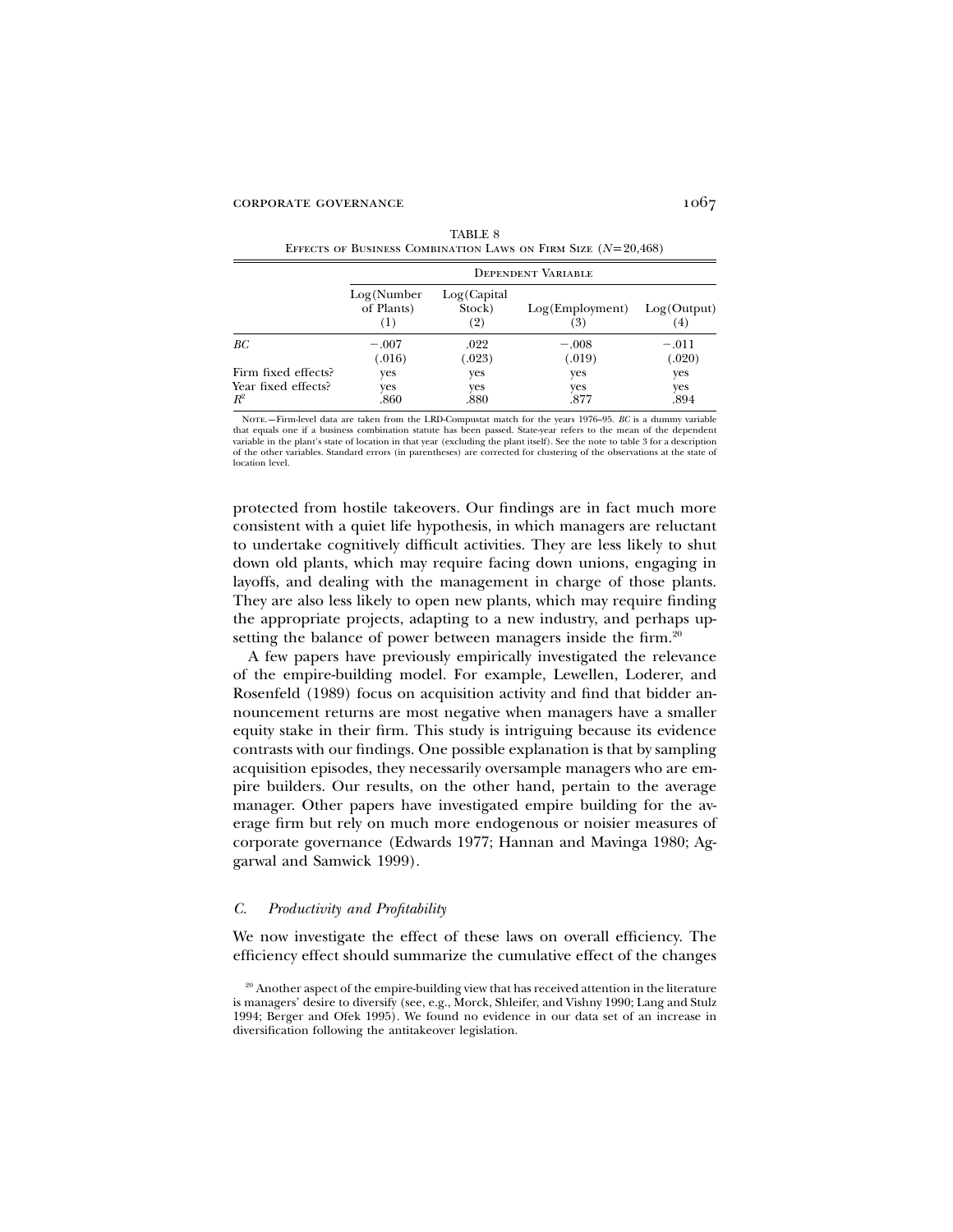documented above as well as, perhaps, changes on dimensions we have not investigated. If the changes in investment, disinvestment, and worker compensation documented above reflect inefficient behaviors by uncontrolled (or less controlled) managers, one might expect these changes to be accompanied by a reduction in efficiency. In theory, though, a possibly countervailing force would be an increase in firmspecific human capital in the treated plants due to a higher level of stakeholder protection (see Shleifer and Summers 1988; Blair 1995). It is also possible that market forces induce excessive myopia, for example, forcing managers to build and destroy plants just to signal that they are productive (Stein 1988). Given these alternative models, documenting the effect on overall efficiency should both increase our understanding of the laws and help us better interpret the effects documented above.

In order to assess the effects of these laws on efficiency, we use two measures. The first is a measure of total factor productivity (TFP). To measure TFP, we follow Lichtenberg (1992) and estimate the following ordinary least squares regression separately for each three-digit standard industrial classification industry and year:

$$
log (outputi) = \alpha log (wage billi) + \beta log (capitali)
$$

$$
+ \gamma log (materiali) + \epsiloni
$$
(3)

where *i* indexes plants, output*<sup>i</sup>* is the total value of shipments, wage bill*<sup>i</sup>* is the total wage bill, capital*<sup>i</sup>* is the value of the capital stock, and material*<sup>i</sup>* is the cost of material shipments. $21$  Using the residuals from the regressions above, we then compute the percentile (.01 being the first percentile) in which a given plant-year observation falls in the distribution of TFP in that observation's industry and year.

Our second measure of efficiency is simply return on capital. This measure complements the TFP measure in at least two ways. First, it does not suffer from functional form and estimation issues usually associated with computing TFP. Second, return on capital gives us a better approximation of what shareholders eventually receive.

Our findings for TFP and profitability are reported in table 9. Columns 1–5 focus on the TFP measure, and columns 6–10 focus on the return on capital measure. All regressions include state of incorporation fixed effects, plant fixed effects, and year fixed effects. Note that by the way of constructing the TFP measure, we are implicitly including industry-year fixed effects in columns 1–5.

In our basic specification, we find that the business combination laws lead to a drop of more than one percentile in relative productivity. This

<sup>&</sup>lt;sup>21</sup> The results are qualitatively unchanged if we focus on two-digit instead of three-digit industries. The results are also unaffected if we use production hours instead of total wage bill as a measure of labor input.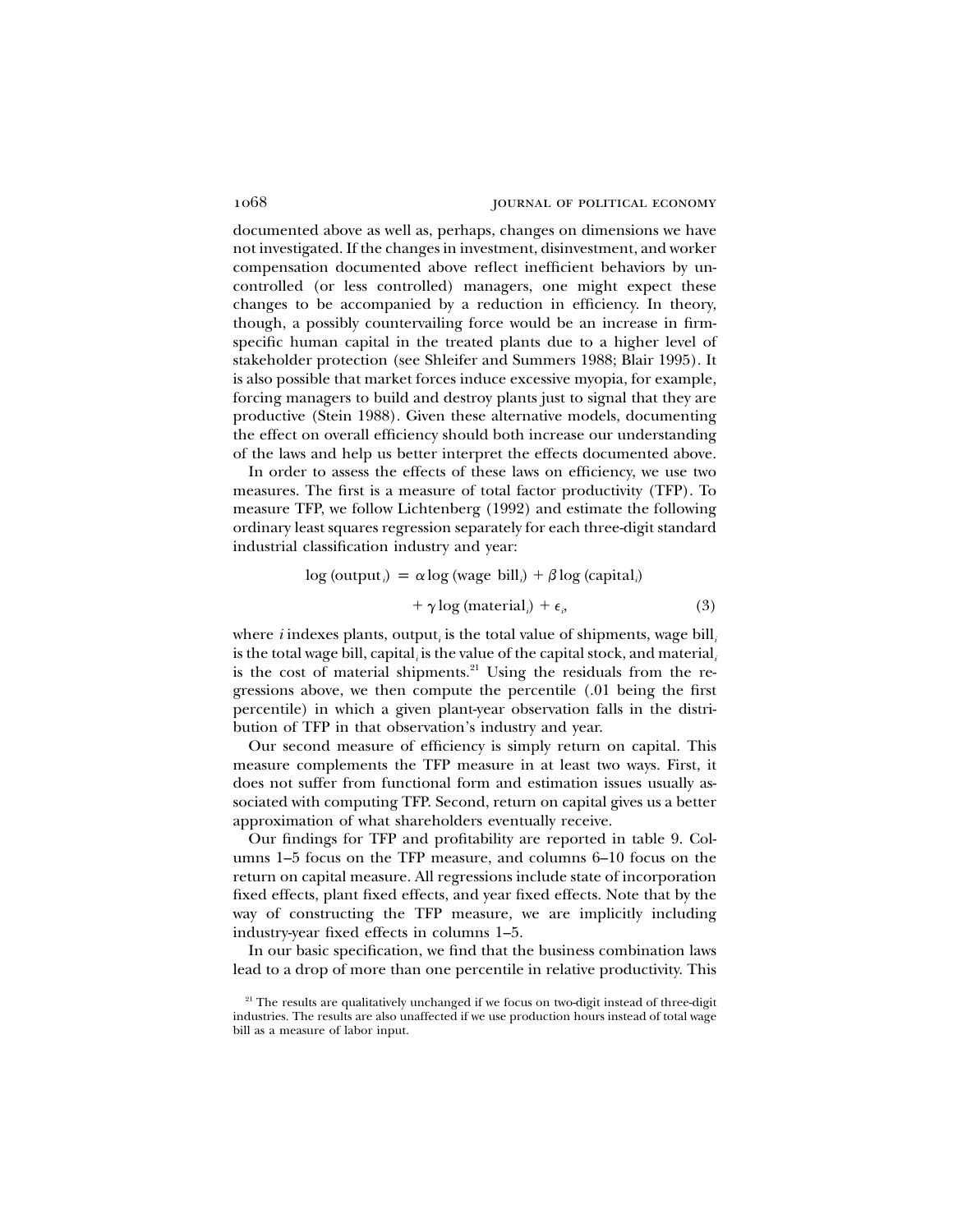|                                                 | <b>DEPENDENT VARIABLE</b>    |                   |                   |                   |                   |                   |                   |                                 |                   |                   |
|-------------------------------------------------|------------------------------|-------------------|-------------------|-------------------|-------------------|-------------------|-------------------|---------------------------------|-------------------|-------------------|
|                                                 | TFP Percentile $(N=190,171)$ |                   |                   |                   |                   |                   |                   | Return on Capital $(N=191,439)$ |                   |                   |
|                                                 | (1)                          | (2)               | (3)               | (4)               | (5)               | (6)               | (7)               | (8)                             | (9)               | (10)              |
| BC                                              | $-.013$<br>(.005)            | $-.013$<br>(.005) | $-.013$<br>(.004) | $-.011$<br>(.004) | $\cdots$          | $-.008$<br>(.004) | $-.008$<br>(.004) | $-.007$<br>(.004)               | $-.002$<br>(.004) | $\cdots$          |
| State-year                                      | $\cdots$                     | .115<br>(.061)    | .112<br>(.059)    | .118<br>(.059)    | .116<br>(.061)    | $\cdots$          | .150<br>(.067)    | .131<br>(.063)                  | .137<br>(.063)    | .149<br>(.066)    |
| Log(age)                                        | .                            | .                 | .022<br>(.005)    | .019<br>(.005)    | $\cdots$          | .                 | $\cdots$          | .014<br>(.005)                  | $-.000$<br>(.006) | $\cdots$          |
| Log(employment)                                 | .                            | .                 | .021<br>(.004)    | $\cdots$          | $\cdots$          | .                 | .                 | .065<br>(.004)                  | $\cdots$          | $\cdots$          |
| $Before^{-1}$                                   | .                            | .                 | .                 | $\cdots$          | $-.003$<br>(.003) | .                 | $\cdots$          | $\cdots$                        | $\cdots$          | $-.003$<br>(.003) |
| Before <sup>0</sup>                             | .                            | .                 | .                 | .                 | $-.006$<br>(.004) | .                 | $\cdots$          | .                               | .                 | $-.004$<br>(.004) |
| After <sup>1</sup>                              | .                            | .                 | $\cdots$          | $\cdots$          | $-.018$<br>(.005) | .                 | $\cdots$          | .                               | .                 | $-.011$<br>(.005) |
| After $2^+$                                     | .                            |                   | .                 | .                 | $-.022$<br>(.007) | .                 | .                 | .                               | .                 | $-.014$<br>(.007) |
| $Log(base$ year employment) $\times$ year fixed |                              |                   |                   |                   |                   |                   |                   |                                 |                   |                   |
| effects?                                        | no                           | no                | no                | yes               | no                | no                | no                | no                              | yes               | no                |
| State of incorporation fixed effects?           | yes                          | yes               | yes               | yes               | yes               | yes               | yes               | yes                             | yes               | yes               |
| Plant fixed effects?                            | yes                          | yes               | yes               | yes               | yes               | yes               | yes               | yes                             | yes               | yes               |
| Year fixed effects?<br>$R^2$                    | yes<br>.552                  | yes<br>.552       | yes<br>.553       | yes<br>.553       | yes<br>.552       | yes<br>.666       | yes<br>.666       | yes<br>.671                     | yes<br>.670       | yes<br>.666       |

TABLE 9 Effects of Business Combination Laws on Productivity and Profitability

Nore.—Plant-level data are taken from the LRD-Compustat match for the years 1976–95. *BC* is a dummy variable that equals one if a business combination statute has<br>been passed. State-year refers to the mean of the dependen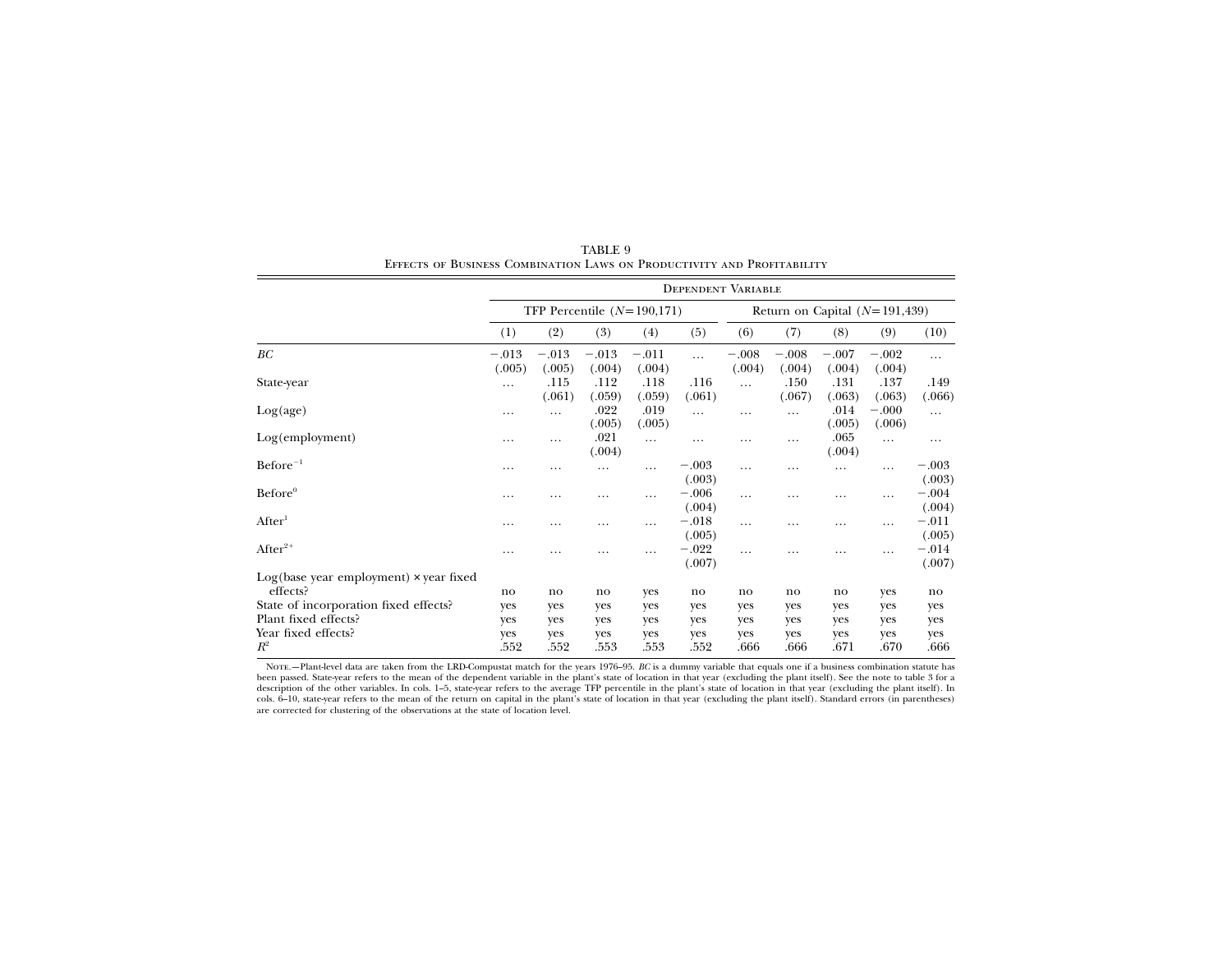finding is unaffected when we further control for mean TFP percentile (col. 2) in the state of location–year cell. Also, this finding is robust to further controlling for age of plant and plant-level employment (col. 3). In column 4, we allow for differential time shocks by plant size. The TFP finding is again unchanged.

These results appear inconsistent with the idea that the increased protection of workers led them to increase their firm-specific or plantspecific investment. One could still argue that we are capturing only a transitional drop in productivity as new human capital investments are being undertaken, which may have a temporary disruptive impact on productivity. We address this issue in column 5, where we study the dynamic effects of the business combination laws on TFP. It appears that the drop in productivity is not concentrated in the years just after the adoption of the antitakeover legislation. In fact, the decline in productivity is strongest two years or more after the legislative changes. We therefore find no evidence of positive effects of stakeholder protection in our data. Transferring rents to workers does not generate a rise in efficiency. Note also from column 5 that there is no evidence that the observed decline in TFP preceded the legislative changes, which again is consistent with a causal interpretation of the finding.

Qualitatively similar results hold in columns 6–10, where we focus on return on capital as the dependent variable. The introduction of the antitakeover legislation leads to about an 0.8 percent drop in return on capital in the affected plants. One exception is column 9, where we see that the estimated coefficient on *BC* appears sensitive to the inclusion of differential time shocks by plant size.

### *D. Robustness Checks*

Table 10 investigates the robustness of our results to alternative sample choices. Each coefficient in this table corresponds to a separate regression. Reported is the estimated coefficient on the *BC* dummy in the basic specification for a set of dependent variables.

First, the bulk of firms (45 percent) are located in one state: Delaware. How much are our results driven by this one law? In column 1, we limit the sample to the set of firms that are not incorporated in Delaware. As we can see, our findings are statistically robust to this drastic reduction in sample size. Moreover, the sizes of the estimated effects are very similar to those obtained in the full sample. This is interesting because it contrasts with the argument made by some commentators that the Delaware law was relatively less stringent. For example, the Delaware law requires a three- rather than a five-year freeze-out period. Our results suggest that perhaps these differences did not translate in the de facto stringency of the law. An alternative interpretation could be that Del-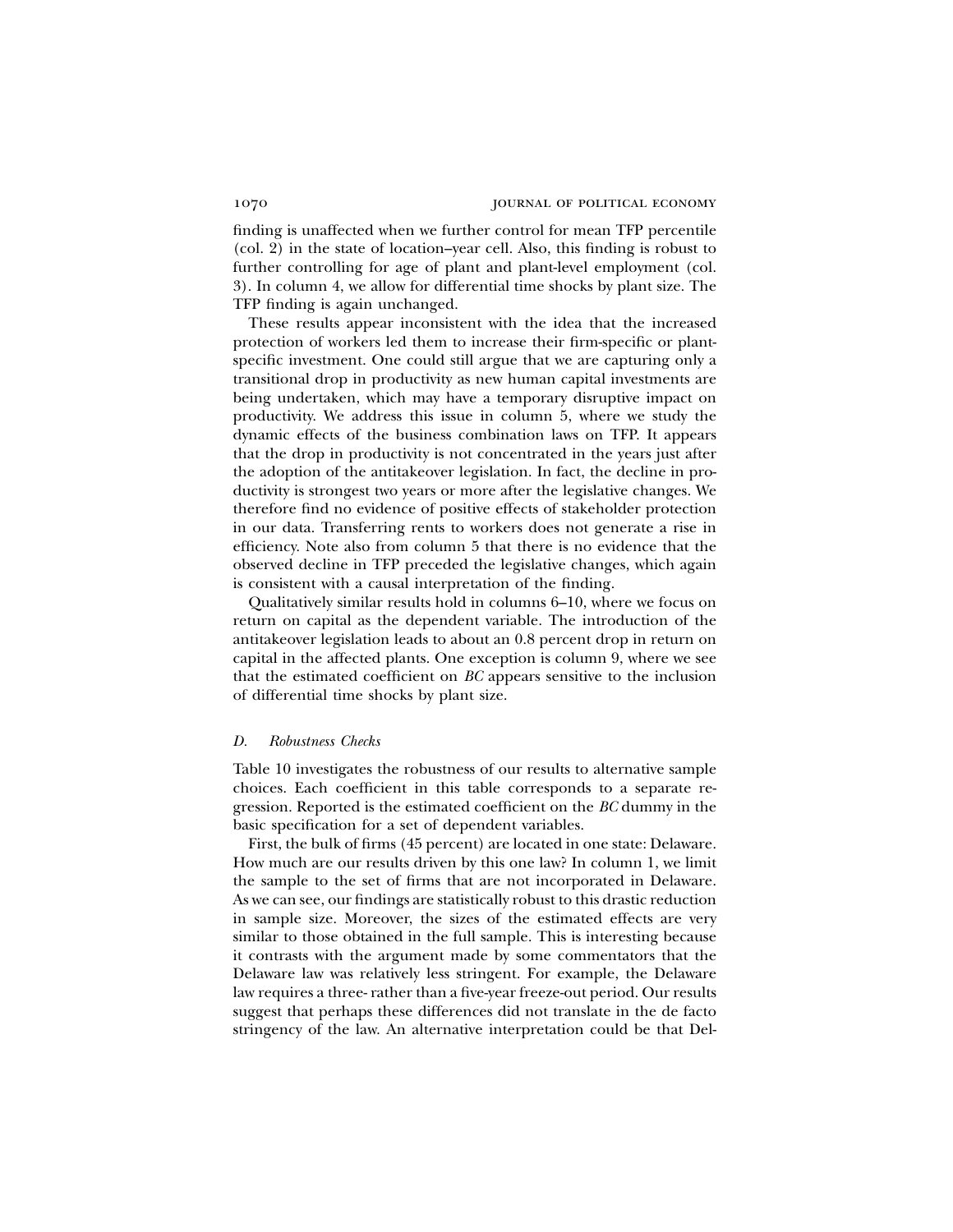TABLE 10 Effects of Business Combination Laws: Robustness to Sample Choices

|                           | <b>SAMPLE</b>       |                              |                  |  |  |  |
|---------------------------|---------------------|------------------------------|------------------|--|--|--|
| <b>DEPENDENT VARIABLE</b> | Non-Delaware<br>(1) | <b>Treated States</b><br>(2) | Year $\geq$ 1987 |  |  |  |
| $Log(blue$ -collar wage)  | .010                | .006                         | .007             |  |  |  |
|                           | (.006)              | (.005)                       | (.003)           |  |  |  |
| Death dummy               | $-.025$             | $-.021$                      | $-.017$          |  |  |  |
| Birth dummy               | (.005)              | (.003)                       | (.004)           |  |  |  |
|                           | $-.014$             | $-.025$                      | $-.014$          |  |  |  |
| TFP percentile            | (.004)              | (.005)                       | (.004)           |  |  |  |
|                           | $-.013$             | $-.008$                      | $-.013$          |  |  |  |
|                           | (.005)              | (.004)                       | (.005)           |  |  |  |

Note.—Firm-level data are taken from the LRD-Compustat match for the years 1976–95. Each cell in the table corresponds to a different regression. The reported number is the estimated coefficient on *BC,* a dummy variable that equals one if a business combination statute has been passed. Included in the log(blue-collar wage) and TFP percentile<br>regressions are plant fixed effects, year fixed effects, and the mean of the respective dependent varia state of location in that year (excluding the plant itself). Included in the death dummy and birth dummy regressions are firm fixed effects, year fixed effects, and the mean of the respective dependent variable in the plant's state of location in that year (excluding the plant itself). Non-Delaware limits the sample to the set of firms that are not incorporated in Delaware. Treated states limits the sample to the set of firms incorporated in a passing state, i.e., a<br>state that passes antitakeover legislation at some point in the sample period. Year ≥1987 limits the period. Standard errors (in parentheses) are corrected for clustering of the observations at the state of location level.

aware firms are, on average, bigger. If bigger firms were more affected by the takeover statutes, then even a weaker Delaware law could have as big of an overall effect simply because the firms it covers were more sensitive to the new statutes.

A second concern is whether nonpassing states form a good control for passing states. For example, as we saw in table 2, plants in nonpassing states are smaller, on average, than plants in passing states. The staggering of the passage of the laws allows us to reestimate all our results using only passing states. This is the exercise we perform in column 2. All the results carry through in this alternative sample except for the wage effect, which stays positive but becomes statistically insignificant.

A third concern is that our data construction leads us to sample only *firms* that exist in 1987.<sup>22</sup> Yet in our regressions we use data prior to 1987. This raises questions of whether our regressions might suffer from sample selection. By conditioning on firms that exist in 1987, we are surely selecting firms with different trends in the pre-1987 period. While it is not clear how this would correlate with the antitakeover legislation, it might still be a source of concern. In column 3, we therefore reestimate all our regressions for only the 1987–95 subperiod. One must still be careful in interpreting our results since our data contain no firm births after 1987. But this is not a source of bias, merely an interpretation issue. It means that our results are the effect of takeover laws on firms

<sup>&</sup>lt;sup>22</sup> Recall, however, that we record all plant births and deaths for the firms in our sample throughout the sample period.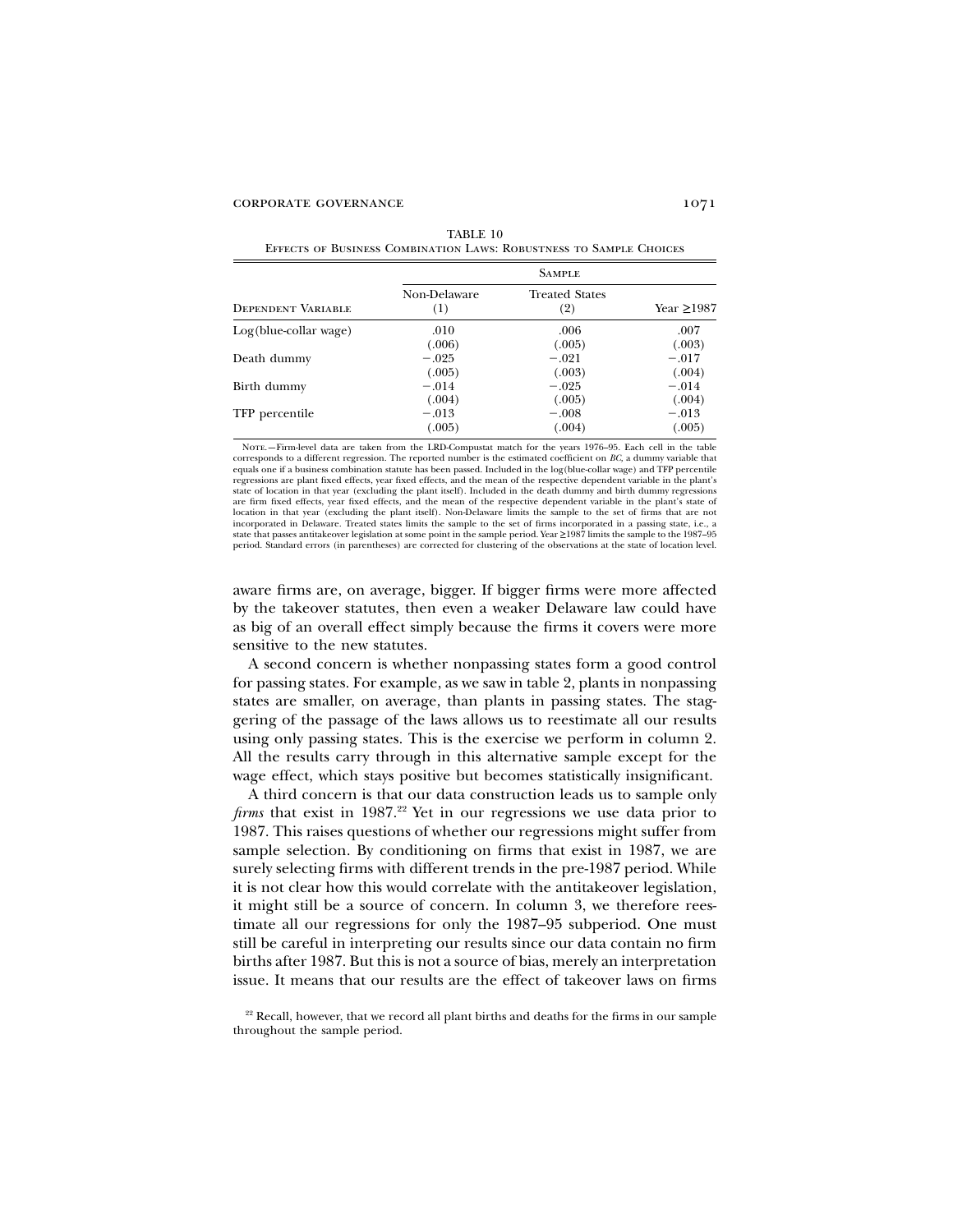that were in existence in 1987. Once again, we see that the results are unaffected in this alternative sample.

For space reasons, we shall summarize without directly reporting other robustness tests we performed. First, we reestimated all the basic models allowing for differential time trends between the passing and the nonpassing states; the results were unaffected except for the blue-collar wage effect, which became only marginally significant at conventional levels. Second, we reestimated all the regressions allowing for differential time shocks by two-digit industry; the results were unaffected. Third, we replicated all of the analysis for larger plants only, which are sampled with probability one in each year; the results were unaffected. Fourth, we replaced  $y_{u(-i)}$  with a full set of region of location dummies (regions are the 10 census regions) interacted with year dummies; the results were unchanged. Finally, we also allowed for differential time shocks by *firm* base year size; again, the results were unaffected.

### **VI. Conclusion and Extensions**

The results of this paper suggest that reductions in corporate governance have real effects on firm behavior. We found that antitakeover laws generated rises in blue-collar workers' wages and even larger rises in white-collar workers' wages. This suggests that managers prefer to pay workers (especially white-collar ones) higher wages, which is consistent with stakeholder theories of the firm. However, we found that these higher wages did not, on net, translate into greater operating efficiency, suggesting that stakeholder protection did not "pay for itself." We also found evidence of a decline in the level of both plant creation and destruction, with little effect on overall firm size. The fall, rather than rise, in plant creation suggests an important fact about managerial preferences. The average manager might be better characterized by what we term "quiet life" models than by empire-building models. The average manager in our sample does not appear to try to increase firm size. Instead, he seems to avoid creating new plants as much as he avoids destroying old ones.

Antitakeover legislation could be used in the future to address other questions about corporate governance. First, one could learn about the interactions between different governance mechanisms. Do firms in more or less competitive industries respond differently to these laws? What about firms with a large shareholder or fewer insiders on the board? One could also expand this line of reasoning beyond governance mechanisms and look at the effect of internal power structures. For example, does the presence of unions increase the amount transferred to workers? Second, one could learn about the dynamics of corporate governance. Does the number of large shareholders rise to partially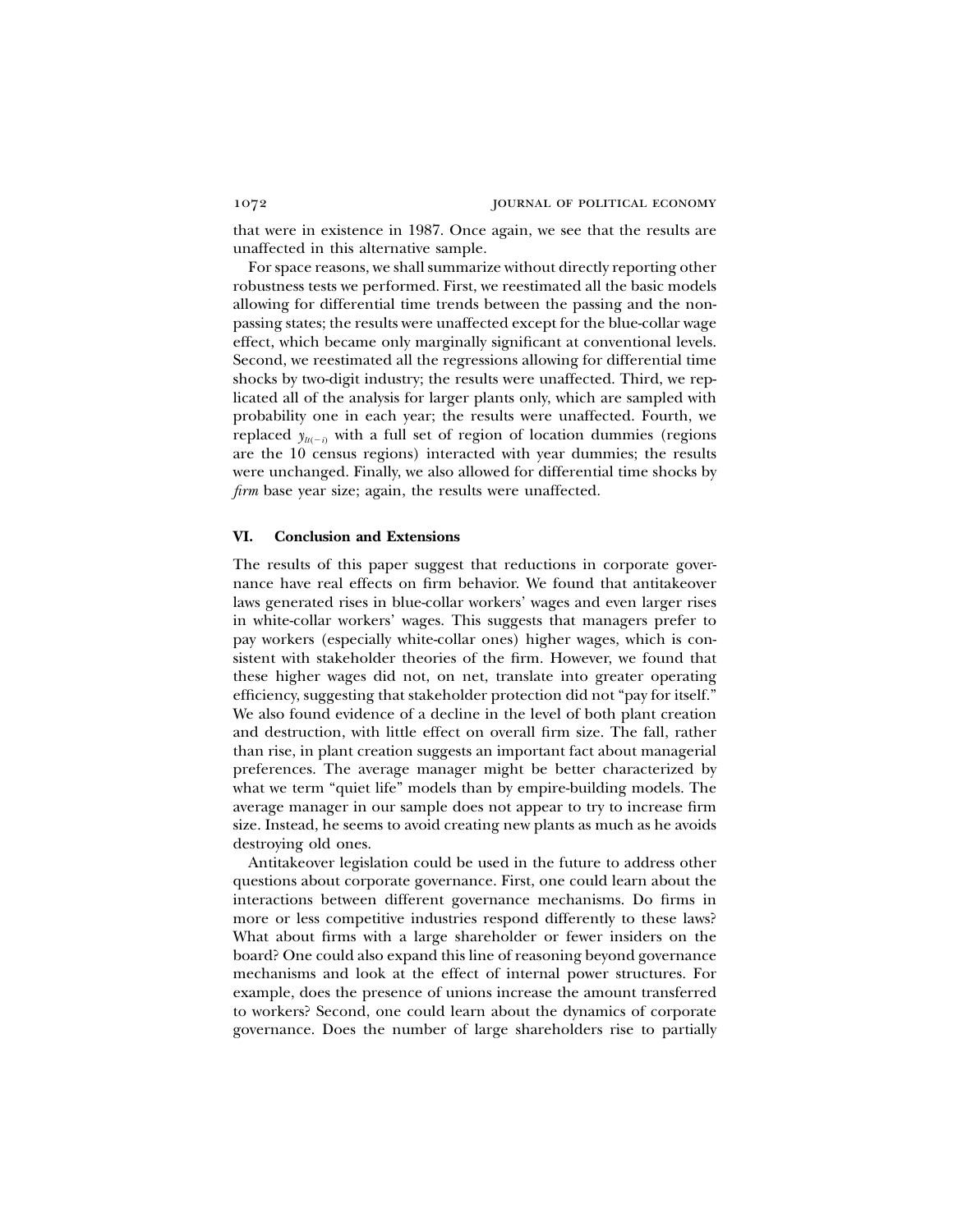compensate for the reduction in threats of hostile takeover? Alternatively, does the reduction in threats of hostile takeover give management room to get even more entrenched, say by placing more insiders on the board?

### **References**

- Aggarwal, Rajesh, and Samwick, Andrew. "Empire Builders and Shirkers: Investment, Firm Performance, and Managerial Incentives." Manuscript. Hanover, N.H.: Dartmouth Coll., 1999.
- Baumol, William J. *Business Behavior, Value and Growth.* New York: Macmillan, 1959.
- Berger, Philip G., and Ofek, Eli. "Diversification's Effect on Firm Value." *J. Financial Econ.* 37 (January 1995): 39–65.
- Bertrand, Marianne; Duflo, Esther; and Mullainathan, Sendhil. "How Much Should We Trust Differences-in-Differences Estimates?" Working Paper no. 8841. Cambridge, Mass.: NBER, March 2002.
- Bertrand, Marianne, and Mullainathan, Sendhil. "Corporate Governance and Executive Pay: Evidence from Takeover Legislation." Manuscript. Princeton, N.J.: Princeton Univ., 1999. (*a*)
- ———. "Is There Discretion in Wage Setting? A Test Using Takeover Legislation." *Rand J. Econ.* 30 (Autumn 1999): 535–54. (*b*)
- Blair, Margaret M. *Ownership and Control: Rethinking Corporate Governance for the Twenty-first Century.* Washington: Brookings Inst., 1995.
- Block, Dennis; Barton, Nancy; and Roth, Andrea. "State Takeover Statutes: The 'Second Generation.'" *Securities Regulation Law J.* 13 (Winter 1986): 332–55.
- Bradley, Michael. "Interfirm Tender Offers and the Market for Corporate Control." *J. Bus.* 53 (October 1980): 345–76.
- Bradley, Michael; Desai, Anand; and Kim, E. Han. "The Rationale behind Interfirm Tender Offers: Information or Synergy?" *J. Financial Econ.* 11 (April 1983): 183–206.
- Brown, Charles C., and Medoff, James L. "The Impact of Firm Acquisitions on Labor." In *Corporate Takeovers: Causes and Consequences,* edited by Alan J. Auerbach. Chicago: Univ. Chicago Press (for NBER), 1988.
- Comment, Robert, and Schwert, G. William. "Poison or Placebo? Evidence on the Deterrence and Wealth Effects of Modern Antitakeover Measures." *J. Financial Econ.* 39 (September 1995): 3–43.
- Davis, Steven J.; Haltiwanger, John C.; and Shuh, Scott. *Job Creation and Destruction.* Cambridge, Mass.: MIT Press, 1996.
- DeAngelo, Harry, and Rice, Edward M. "Antitakeover Charter Amendments and Stockholder Wealth." *J. Financial Econ.* 11 (April 1983): 329–59.
- Dodd, Peter. "Merger Proposals, Management Discretion and Stockholder Wealth." *J. Financial Econ.* 8 (June 1980): 105–37.
- Easterbrook, Frank H., and Fischel, Daniel R. *The Economic Structure of Corporate Law.* Cambridge, Mass.: Harvard Univ. Press, 1991.
- Edwards, Franklin R. "Managerial Objectives in Regulated Industries: Expense-Preference Behavior in Banking." *J.P.E.* 85 (February 1977): 147–62.
- Garvey, Gerald T., and Hanka, Gordon. "Capital Structure and Corporate Control: The Effect of Antitakeover Statutes on Firm Leverage." *J. Finance* 54 (April 1999): 519–46.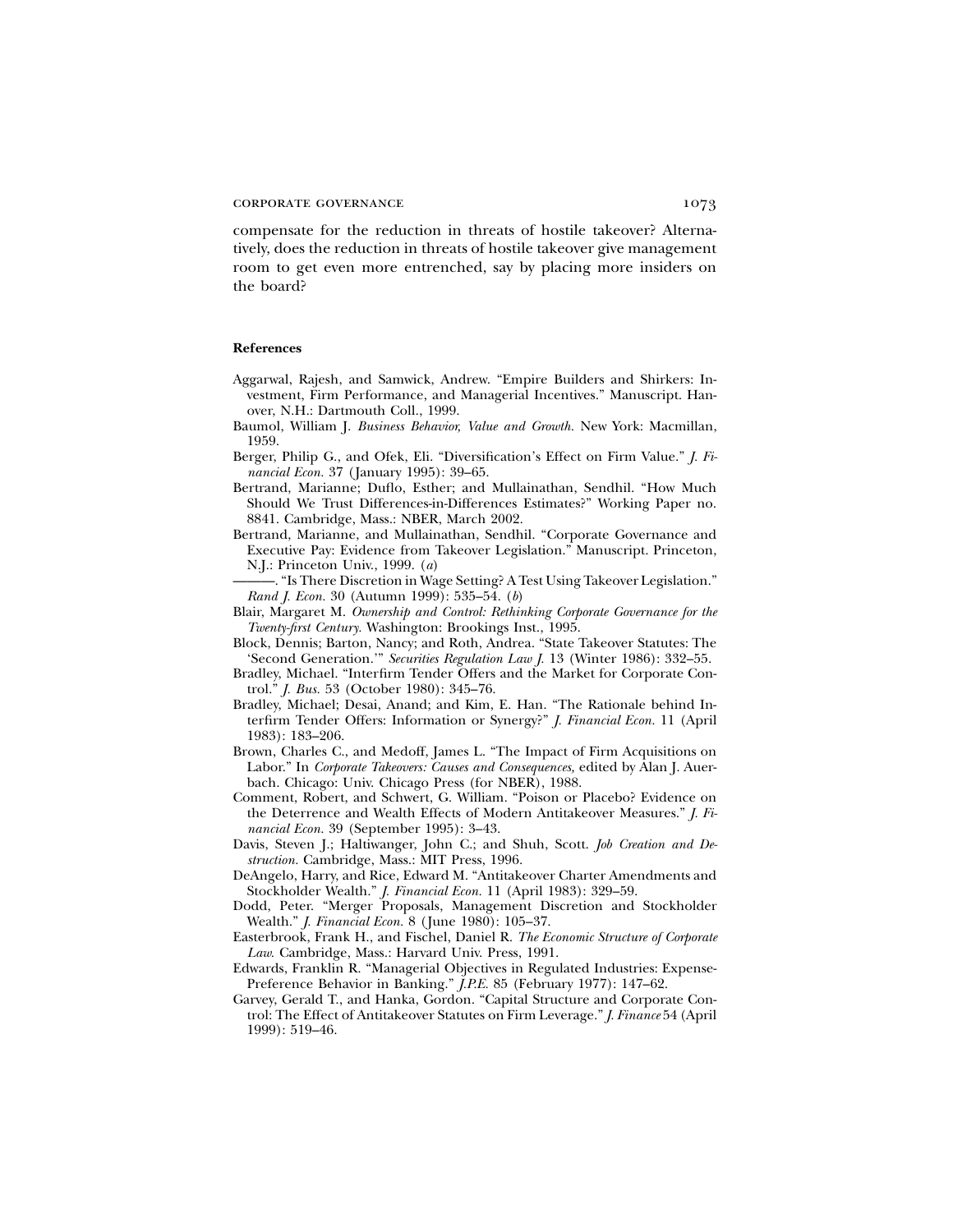- Grinblatt, Mark, and Titman, Sheridan. *Financial Markets and Corporate Strategy.* Boston: Irwin/McGraw-Hill, 1998.
- Hackl, Jo Watson, and Testani, Rosa Anna. "Second Generation State Takeover Statutes and Shareholder Wealth: An Empirical Study." *Yale Law J.* 97 (May 1988): 1193–1231.
- Hannan, Timothy H., and Mavinga, Ferdinand. "Expense Preference and Managerial Control: The Case of the Banking Firm." *Bell J. Econ.* 11 (Autumn 1980): 671–82.
- Hicks, John R. "Annual Survey of Economic Theory: The Theory of Monopoly." *Econometrica* 3 (January 1935): 1–20.
- Jarrell, Gregg A., and Poulsen, Annette B. "Shark Repellents and Stock Prices: The Effects of Antitakeover Amendments since 1980." *J. Financial Econ.* 19 (September 1987): 127–68.
- Kaplan, Steven. "The Effects of Management Buyouts on Operating Performance and Value." *J. Financial Econ.* 24 (October 1989): 217–54.
- Karpoff, Jonathan M., and Malatesta, Paul H. "The Wealth Effects of Second-Generation State Takeover Legislation." *J. Financial Econ.* 25 (December 1989): 291–322.
- Lang, Larry H. P., and Stulz, Rene M. "Tobin's *q,* Corporate Diversification, and Firm Performance." *J.P.E.* 102 (December 1994): 1248–80.
- Lewellen, Wilbur; Loderer, Claudio; and Rosenfeld, Ahron. "Mergers, Executive Risk Reduction, and Stockholder Wealth." *J. Financial and Quantitative Analysis* 24 (December 1989): 459–72.
- Lichtenberg, Frank R. *Corporate Takeovers and Productivity.* Cambridge, Mass.: MIT Press, 1992.
- Lichtenberg, Frank R., and Siegel, Donald. "The Effects of Leveraged Buyouts on Productivity and Related Aspects of Firm Behavior." *J. Financial Econ.* 27 (September 1990): 165–94.
- Margotta, Donald G.; McWilliams, Thomas P.; and McWilliams, Victoria B. "An Analysis of the Stock Prices Effect of the 1986 Ohio Takeover Legislation." *J. Law, Econ., and Organization* 6 (Spring 1990): 235–51.
- Marris, Robin L. *The Economic Theory of Managerial Capitalism.* London: Macmillan, 1964.
- Matheson, John H., and Olson, Brent A. "Shareholder Rights and Legislative Wrongs: Toward Balanced Takeover Legislation." *George Washington Law Rev.* 59 (August 1991): 1425–1569.
- Morck, Randall; Shleifer, Andrei; and Vishny, Robert W. "Do Managerial Objectives Drive Bad Acquisitions?" *J. Finance* 45 (March 1990): 31–48.
- Ofek, Eli, and Yermack, David. "Taking Stock: Equity-Based Compensation and the Evolution of Managerial Ownership." *J. Finance* 55 (June 2000): 1367–84.
- Pound, John. "The Effects of Antitakeover Amendments on Takeover Activity: Some Direct Evidence." *J. Law and Econ.* 30 (October 1987): 353–67.
- Romano, Roberta. "The Political Economy of Takeover Statutes." *Virginia Law Rev.* 73 (February 1987): 111–99.
- ———. "Competition for Corporate Charters and the Lesson of Takeover Statutes." *Fordham Law Rev.* 61 (March 1993): 843–64.
- Rosett, Joshua G. "Do Union Wealth Concessions Explain Takeover Premiums? The Evidence on Contract Wages." *J. Financial Econ.* 27 (September 1990): 263–82.
- Schumann, Laurence. "State Regulation of Takeovers and Shareholder Wealth: The Case of New York's 1985 Takeover Statutes." *Rand J. Econ.* 19 (Winter 1988): 557–67.